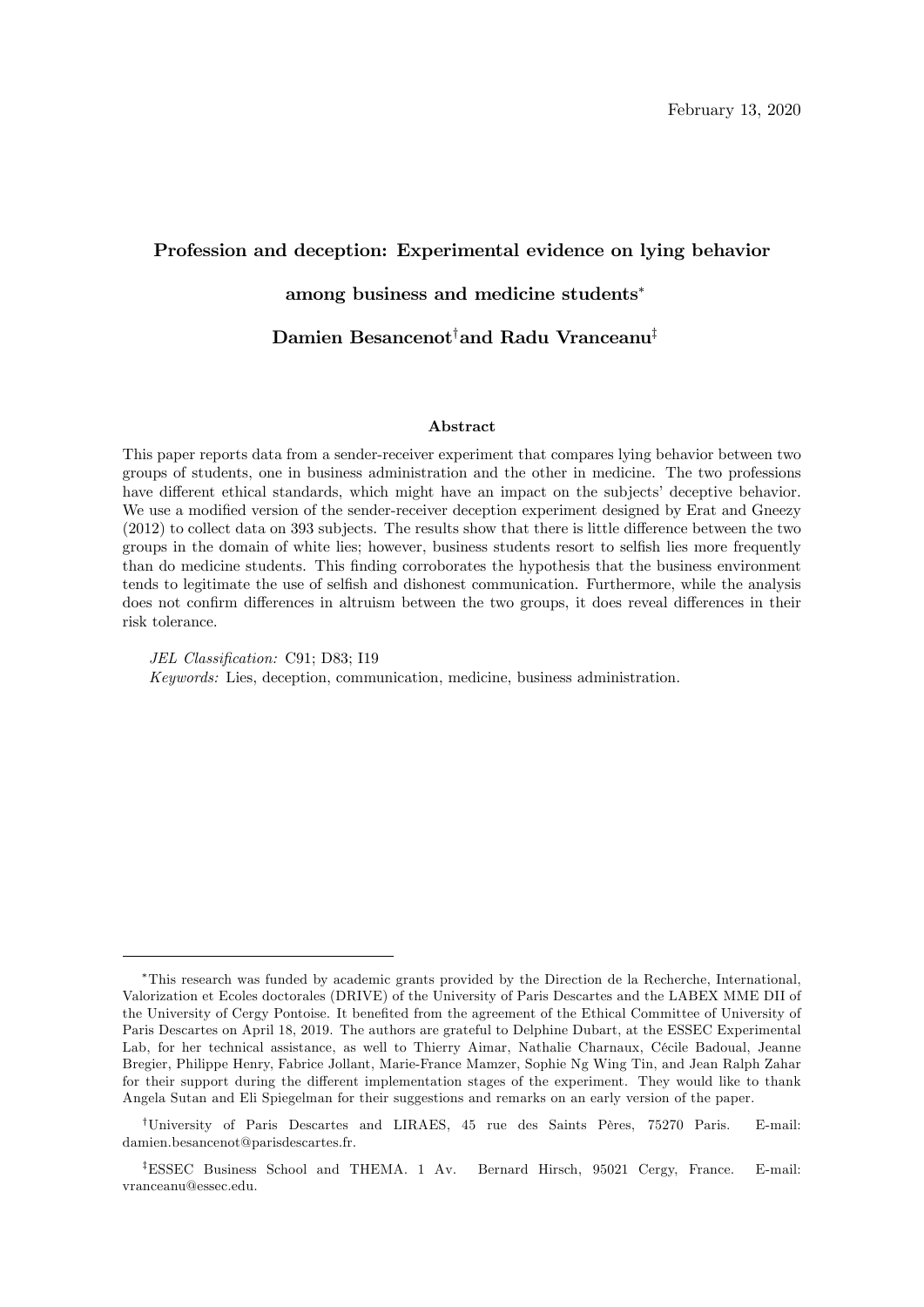# 1 Introduction

Research on lying and deception has surged in the last fifteen years, driven by a rising awareness of how important dishonest communication can be in shaping economic and political outcomes, particularly in the era of unverifiable Internet news. In contrast to previous studies developed by psychologists on the motives and emotional consequences of false messages,<sup>1</sup> experimental economists have developed a set of studies emphasizing the material consequences of such ethically challenging behavior. A substantial body of evidence has established that some persons resist the temptation to lie regardless of the potential benefits and that those who do lie do not push the lies to extreme limits, even if the subjects forgo positive gains by doing so (see the surveys by Rosembaum et al., 2014; Jacobsen et al., 2018 and Abeler et al., 2019). Furthermore, many people refrain from lying even if this action is beneficial to the receiver of the information (Erat and Gneezy, 2012; Cappelen et al., 2013; Biziou-van Pol et al., 2015). These results suggest that humans have some form of aversion to lying (e.g., Gneezy, 2005; Mazar et al. 2008; Abeler et al., 2014).

A fundamental typology of lies with respect to the material consequences of a lie in a sender-receiver game has been introduced by Erat and Gneezy (2012), following a pathbreaking paper in the research on lies by Gneezy  $(2005).<sup>2</sup>$  In this setting, lies have a strategic purpose: the sender issues a false message with the aim of ináuencing beliefs and the actual response of the receiver.<sup>3</sup> In general, the literature refers to a *selfish black lie* as a situation in which a false statement issued by the sender prompts the receiver to take an action

<sup>&</sup>lt;sup>1</sup> See Doncan (2019) for a synthesis of this research.

<sup>2</sup> The classic theoretical framework for such games was laid out in the "cheap-talk" sender-receiver game by Crawford and Sobel (1982).

<sup>3</sup> Other studies focus on deception in a non-strategic context. The most widespread task is the die-in-thecup game introduced by Fischbacher and Föllmi-Heusi (2013). When pay is related to performance and the latter cannot be observed, agents tend to exaggerate their performance, with significant heterogeneity among them (a non negligible fraction is faithfully reporting poor performance).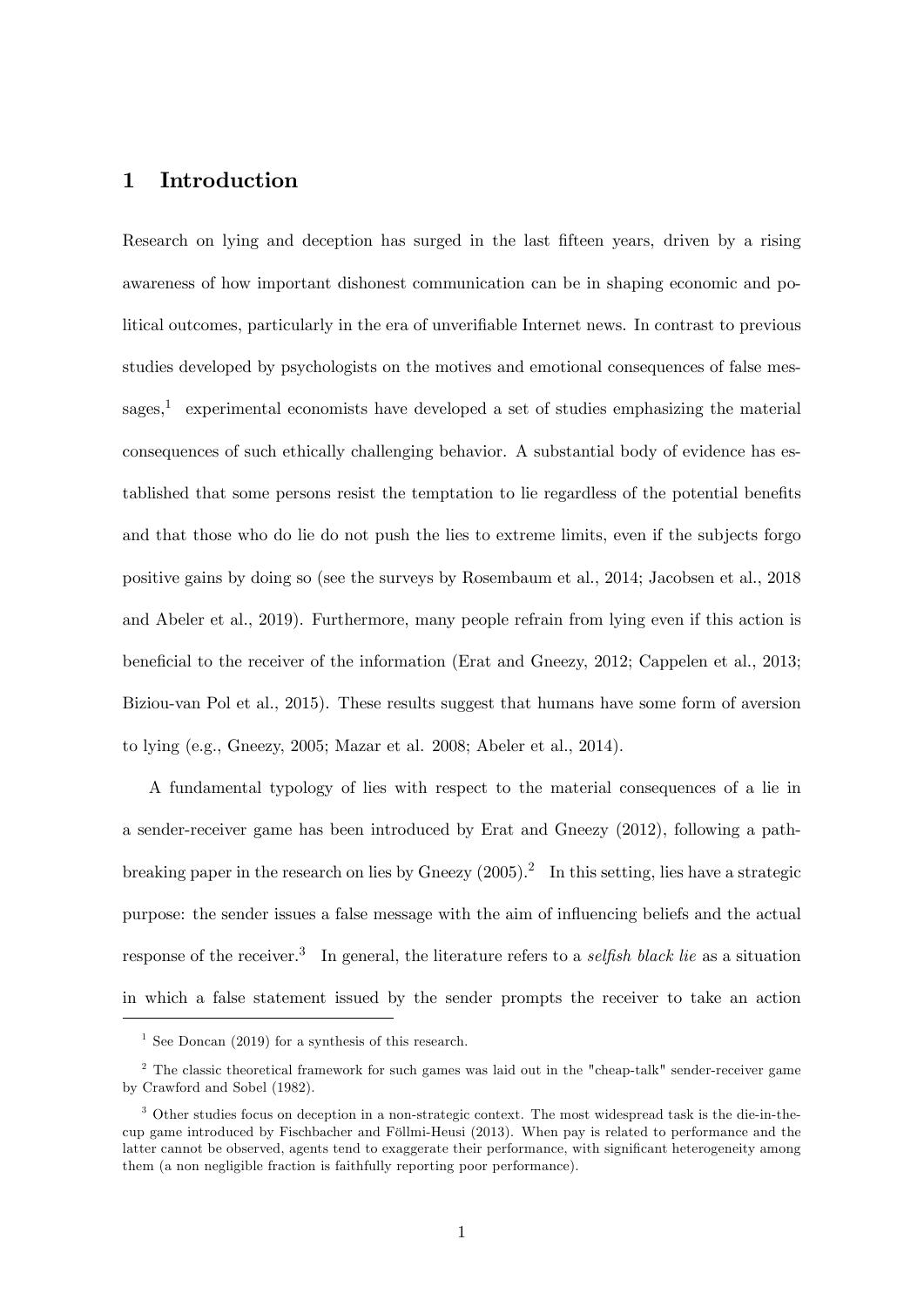that improves the well-being of the sender and deteriorates the well-being of the receiver. These selfish lies are ubiquitous in the world of business and are part of many commercial negotiations, with sellers overestimating costs, and buyers understating their true willingness to pay (Schweitzer and Croson, 1999; Aquino and Becker, 2005; Gneezy 2005; Chelliah and Swamy, 2018). Erat and Gneezy (2012) focus on the more ethically ambiguous white lies, where the false message is beneficial to the receiver, and further distinguish between  $Pareto$ white lies from which both the sender and the receiver benefit if the latter follows the false statement, and *altruistic white lies*, whereby the sender sacrifices some of his/her benefit for the benefit of the receiver. As an example of such benevolent behavior, the authors refer to situations in which patients affected by medical conditions for no cure exists receive a placebo that at least improves their morale, and, in some cases, might bring positive material consequences. Figure 1, reproduced from Erat and Gneezy (2012), summarizes the typology of lies depending on their consequences for the sender and the receiver.<sup>4</sup>



Figure 1: Typology of lies according to consequences (from Erat and Gneezy, 2012).

In this paper we compare the strategic lying behavior of two groups of people exposed to different professional norms and social expectations: students of business administration

<sup>4</sup> A last situation, in which the spiteful sender will take a loss only to harm the receiver, might exist, but hopefully in a limited way; it has therefore received only a limited research interest.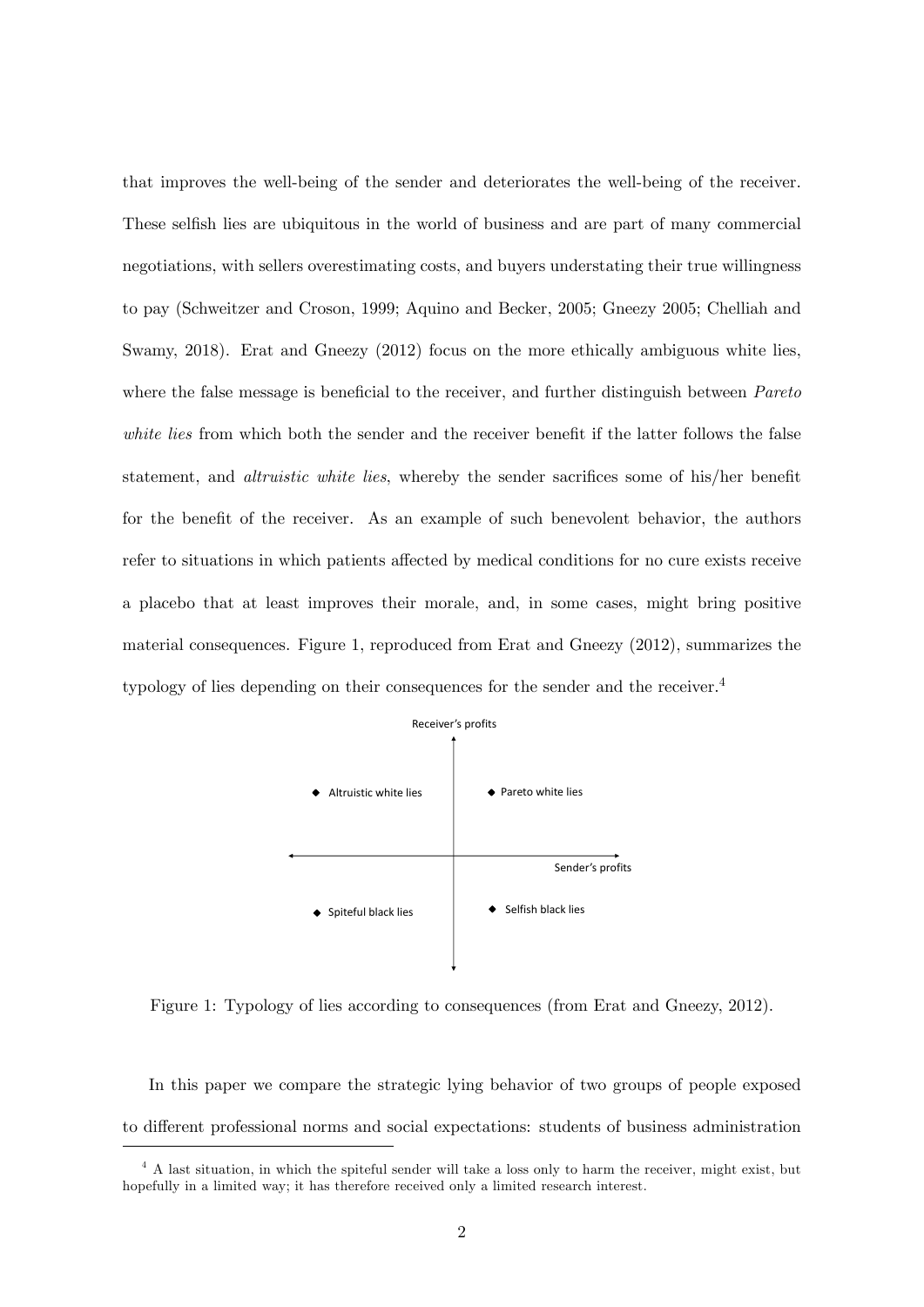and students of medicine. The experimental design allows us to study whether differences in lying behavior can be attributed to differences in altruism, or to other factors. We also study the extent of the gender on lying behavior, if any. The paper thus aims to contribute to both the literature on lying and deception and to a growing literature on behavioral health economics (Cox et al., 2016; Galizzi and Wiesen, 2018).

The professional norms of physicians and business people can be very different, which in turn might attract people with a different character to the two professions. In the world of business, people are expected to pursue their own objectives with no restrictions other than the law, while the competitive market mechanism coordinates their self-interested choices towards the common interest. Individuals are expected to exploit any trading opportunity, and this is morally justified by the contribution to higher national wealth. Furthermore, rents of any sort can only be ephemeral, as competition should spread the benefit among the many  $(Hayek, 1945; Von Misses, 1949).$ <sup>5</sup> In this context, business people and students in business administration are supposed to embrace a materialistic mindset, endorsing a preference for competition, performance seeking and limited pro-sociality (Holland, 1985; Vansteenkiste et al.,  $2006$ .<sup>6</sup> Lies among traders who negotiate can be tolerated since, ultimately, competition guarantees the emergence of the market price at which social welfare is highest. Empirical research tend to corroborate these predictions about dishonest communication. McCabe and Trevino (1995) report higher self-reported frequencies of cheating on exams among undergraduate business students compared to other fields (including medical studies).<sup>7</sup> Other studies suggest that students in business and economics engage more easily in selfish lying

<sup>&</sup>lt;sup>5</sup> See Knight (1923) for a clear account of why this view is too narrow.

 $6$  Some lab experiments show that students in economics tend to be less cooperative in Prisoners' Dilemma (Frank et al. 1993, 1996).

<sup>7</sup> See also McCabe et al. (1995) reporting higher self-reported propensity to engage in ethical misconduct by MBA students compared to law students.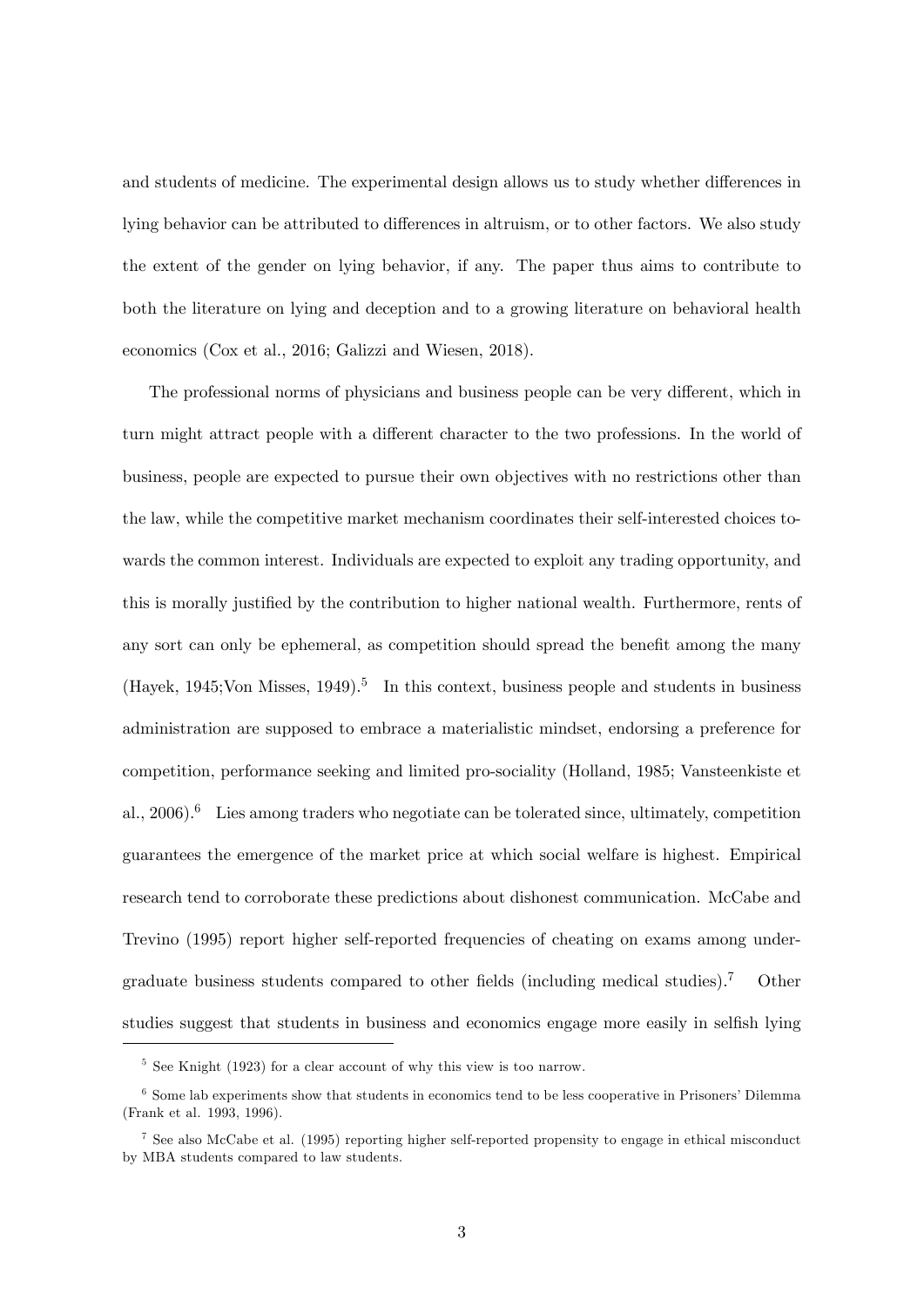than subjects in other fields, such as humanities or engineering (Lundquist et al., 2009; Lewis et al., 2012; López-Pérez and Spiegelman, 2019).

On the other hand, in the health care profession, bilateral exchanges are prevalent, and physiciansíability to abuse their informational monopoly is constrained by the high ethical standards of the profession. People who opt for a career in medicine may be follow a higher moral norm of refraining from doing harm, notwithstanding basic utility calculations; the fundamental moral principle of the medical profession - *primum non nocere* - is a moral imperative that can be traced back at least to  $Epidemics$  (2, 4-7), the famous book by Hippocratesí from 410 B.C. (Beauchamp and Childress, 1994; Hoerni, 2003). Furthermore, it is widely believed that the medical profession attracts intrinsically motivated people with strong pro-social values (Brock et al., 2016), including a high degree of altruism or concern for patients' health (Arrow, 1963; Ellis and MacGuire, 1986; Balsa and McGuire, 2003). In the last few years, a substantial body of research has emerged to test this belief. Hennig-Schmidt et al. (2011) use a lab experiment to compare medical students' behavior under the fee-for-service (FFS) and capitation (CAP, that is a fixed payment per patient) models and find results that can be explained only if subjects present a substantial degree of concern about the patients' well-being.<sup>8</sup> Godager and Wiesen (2013) use the data set from Hennig-Schmidt et al.  $(2011)$  to estimate the (positive) weight of patients' utility in the physician's own utility function. Martinsson and Persson  $(2019)$  show that the weigh of patients' utility varies with the severity of the disease, itself related to the physician's system of priorities. While the assumption of physicians' altruism seems to be corroborated by this evidence, the question of whether physicians (or medicine students) are more or less altruistic than other categories is still unsettled. Brosig-Koch et al. (2017) compare the decisions of medical

<sup>8</sup> Altruism tempers overprovision under FFS and fosters undeprovision under CAP beyond what pure profit maximization would suggest.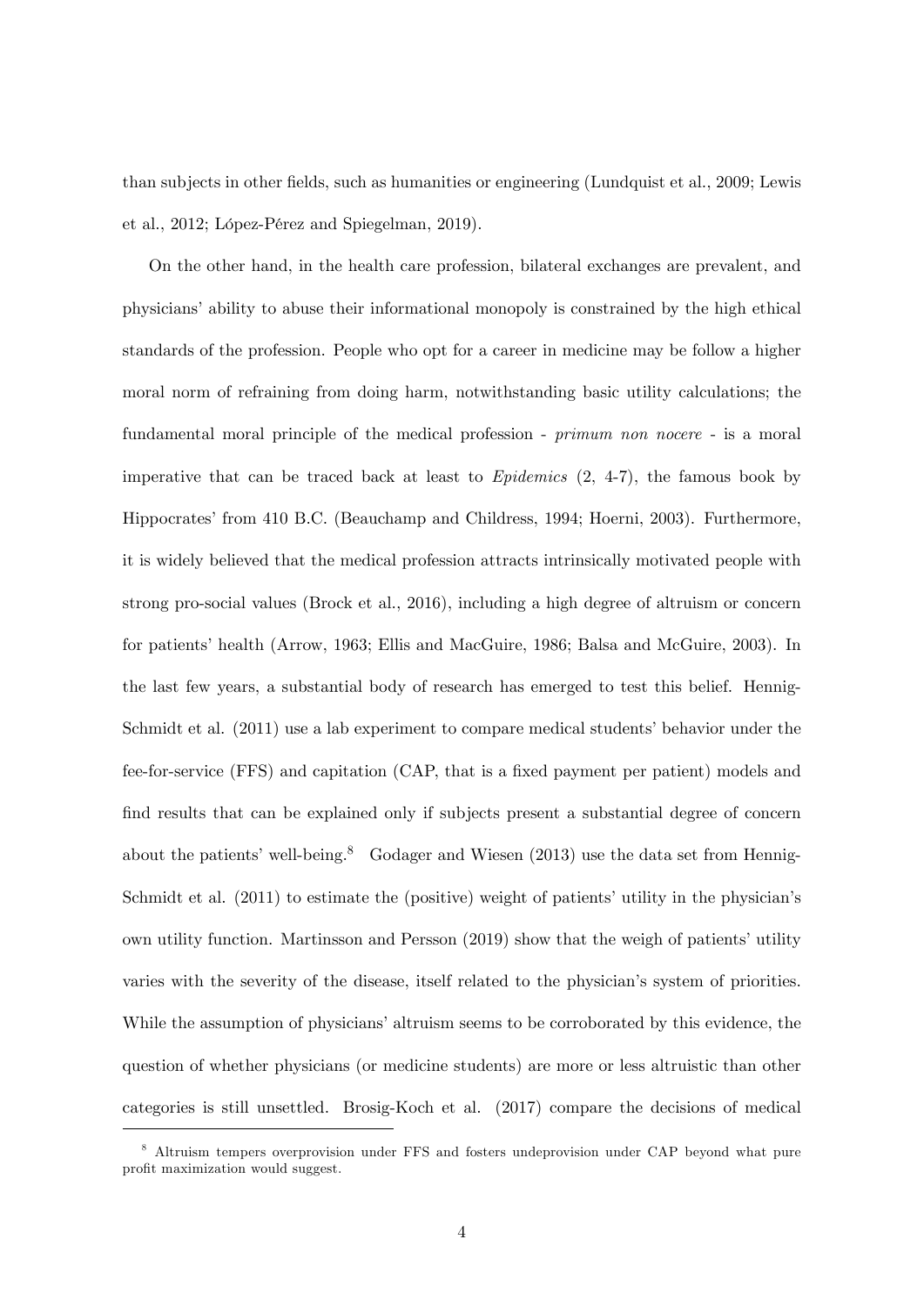students with those of business students in a similar experiment and find evidence that nonmedical students are less altruistic albeit with significant heterogeneity. Ahlert (2012) compares the distributive preferences of medical and economics students and find evidence that, in an unframed setting, more economists choose the individualistic profit-maximizing allocation. In contrast with these results, Lee et al. (2017) study choices in a standard dictator game and find no difference in altruism between medical students and the general population or similar law students.

There is a substantial literature, surveyed in Searight and Meredith (2019), on the scale and scope of deceptive communication in physician-patient communication. These authors explain that traditionally physicians tend to avoid blunt communication of bad news and often hide or attenuate it, even in cases in which truth-telling can actually improve the condition of the patient. Despite the obvious importance of these issues, experimental studies on the lying behavior on the part of physicians and medicine students are rather scarce. As a notable exception, Hennig-Schmidt et al. (2018) build a framed experiment to analyze diagnosis-related group upcoding in neonatology, comparing the reporting by business and medicine students. In the absence of audits and sanctions, overreporting (which leads to higher payoffs) is the dominant strategy (with  $70\%$  of participants engaging in overt dishonesty); furthermore, medical students appear to be more prone to overreporting than economics students (the trend, however, reverses when controls are introduced).

Prosocial preferences should be an important determinant of lying behavior. For instance, altruism could restrain the desire to state a selfish black lie that would deteriorate the wellbeing of the receiver of the information. Cappelen et al. (2013) and Capraro et al. (2015), using experimental data, show that the aversion to telling a Pareto white lie is stronger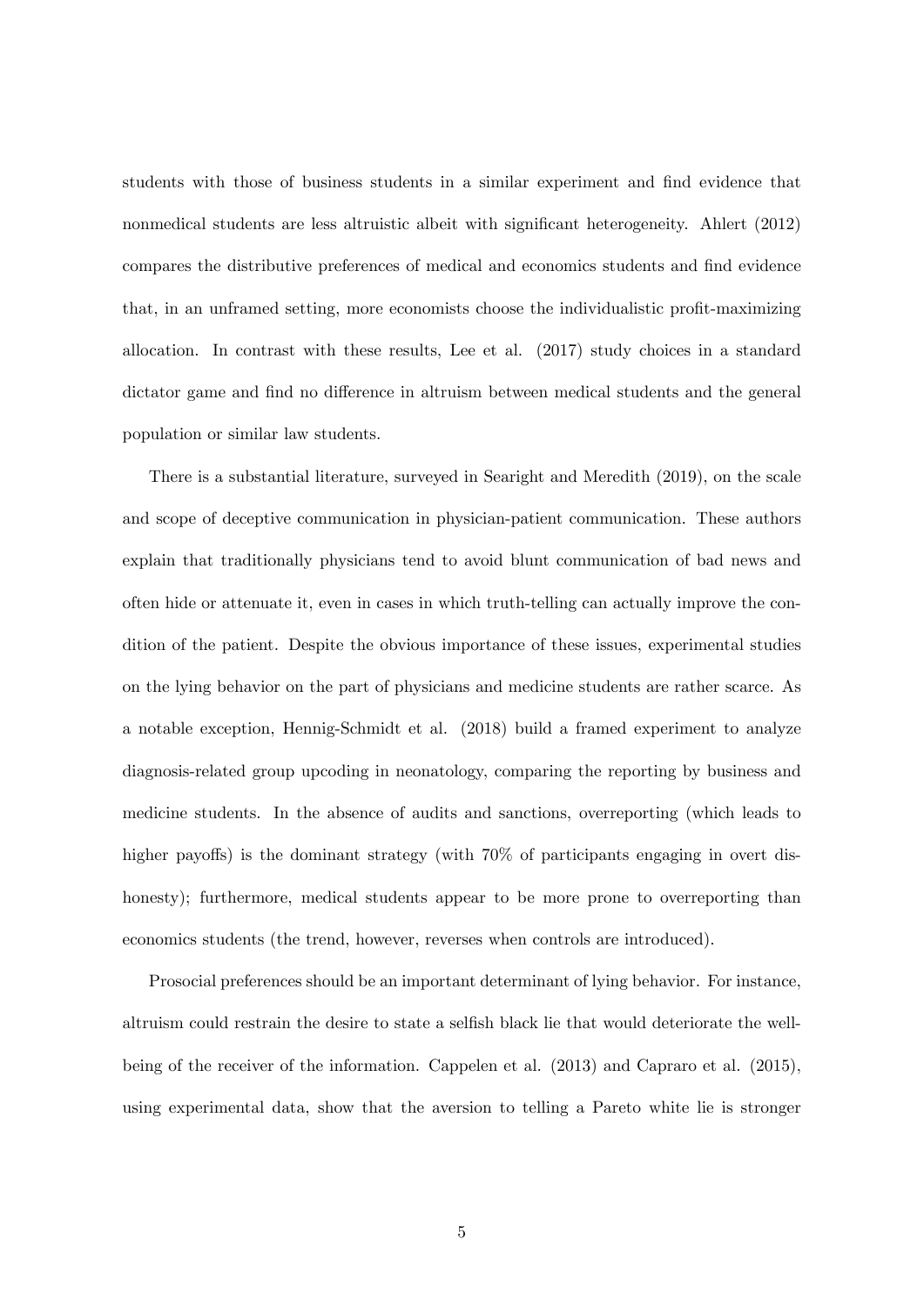among altruistic individuals.<sup>9</sup> The latter study also shows that altruistic people are more prone to telling an altruistic white lie.<sup>10</sup>

In light of these theories, we consider two main hypotheses to be tested: (1) Because of their strong orientation toward competition and the winner-take-all norm of the profession, business students might be more tempted to telling selfish lies, in line with the results of previously cited studies comparing economics students with humanities and engineering students. On the other hand, medical students, following the do-no-harm principle and the higher ethical norms specific to their profession, might be less prone to telling selfish lies;  $(2)$ The degree of altruism is expected to be higher in the population of medical students. This could, in turn, explain a higher propensity to tell white lies among medicine students.

The core task of our experiment is similar to that of Erat and Gneezy (2012) (or hereinafter EG2012). There is a sender and a receiver, and two payment options, Option A and Option B, each providing specific payoffs to the two players. Only the sender knows the payoffs associated with each option. The receiver knows that there are payoffs associated with an Option  $A$  or  $B$ , but does not know what these payoffs are. At the onset of the game, the sender learns that the roll of a die issued a number, let us say 2. He/she can honestly convey the information to the receiver, or give him/her false information, i.e., disclose any other number between 1 and 6. With this information, the receiver can select any number between 1 and 6. If the selected number is the true number (i.e., 2), they both win the payoffs from Option A; otherwise they both win the payoffs from Option B. As we explain later in more formal terms, in this game with a complex message space, a sender who assigns a probability of at least 1/6 to the event that the receiver will follow his/her recommendation

 $9$  The first study use a sample of students in economics, the second study use an Internet sample of the US general population.

 $10$  Vranceanu and Dubart (2019) found no correlation between lying aversion and inequality aversion.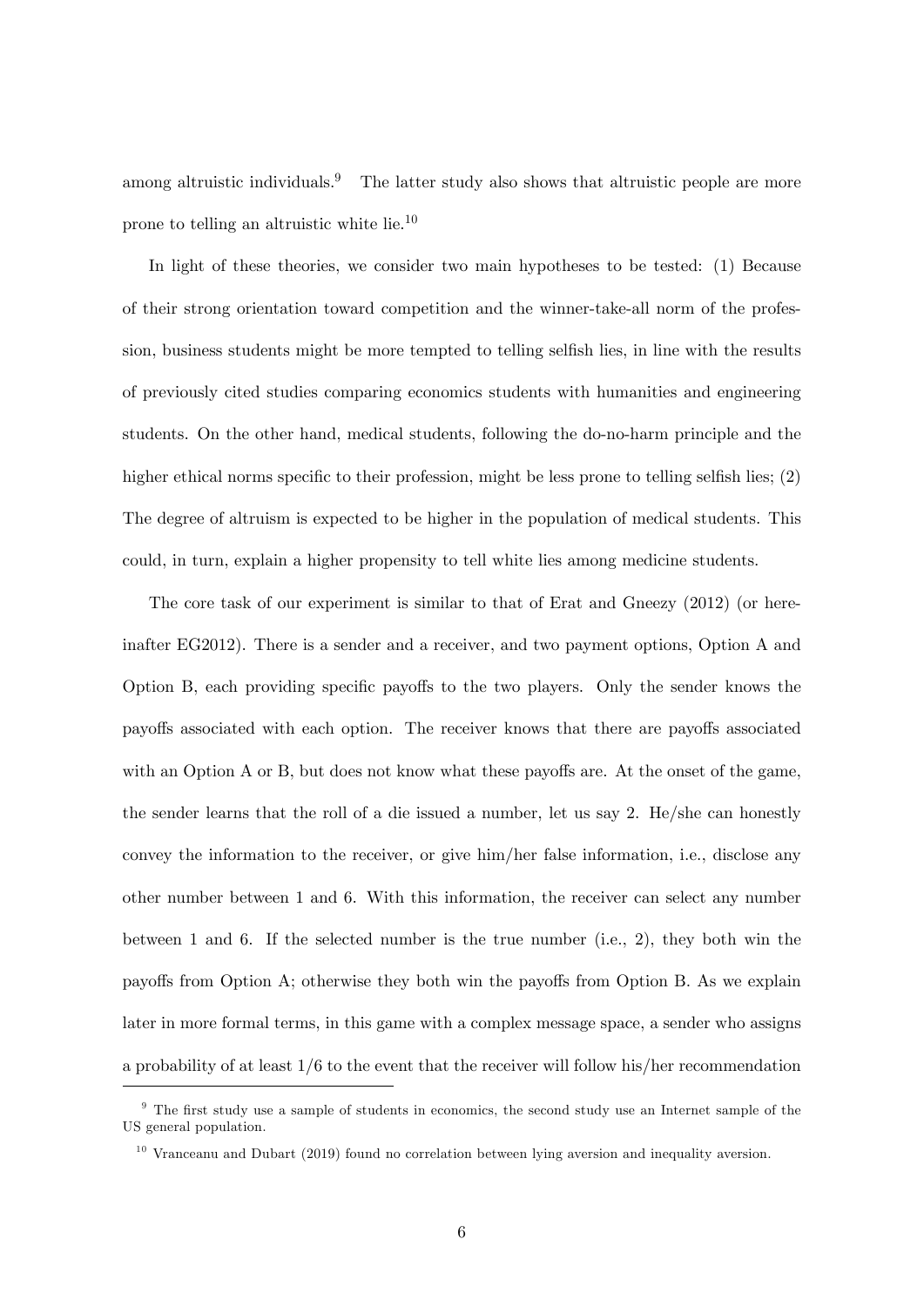should tell the truth if he/she prefers Option A over Option B, and should lie in the opposite case. It is likely that the large majority of senders fall in this category.

We test for five conditions, each with its own set of payoffs, corresponding to an altruistic white lie, two Pareto white lies, and two selfish lies. Three of theses conditions are exacts replica of Erat and Gneezy  $(2012)$ , and two of them are different. These within-subject choices are made by one group of business students, and one group of medicine students. We also elicit (self-reported) risk tolerance and the degree of altruism by means of a charity giving task.

In brief, our results do not confirm the higher-altruism assumption for medical students compared to business students. With respect to lying behavior, medical students are not more prone to telling a white lie than the business students. However, there is a substantial difference between the two populations in the domain of selfish lies; the frequency of selfish lies is 20% higher in the population of business students compared to medicine students. This comparison, revealing no differences in white lies but significant differences in selfish lies, would suggest that the business profession tends to legitimate the latter form of dishonest communication. This lie-specific difference in lying behavior might be explained by business and medical students differing not in their own perceptions of right and wrong, but in their beliefs about what the other members of their group believe to be right or wrong (Spiegelman, 2020). In this context, business and medicine students can have the same aversion to white lies, yet business students, unlike medical students, consider selfish lies to be normal practice within their profession.

Participants in our experiment are first-year students. Thus, the experiment tests the preferences of the students who self-select into two different professions; thus the results are based on innate character traits. While students might identify with their future decisions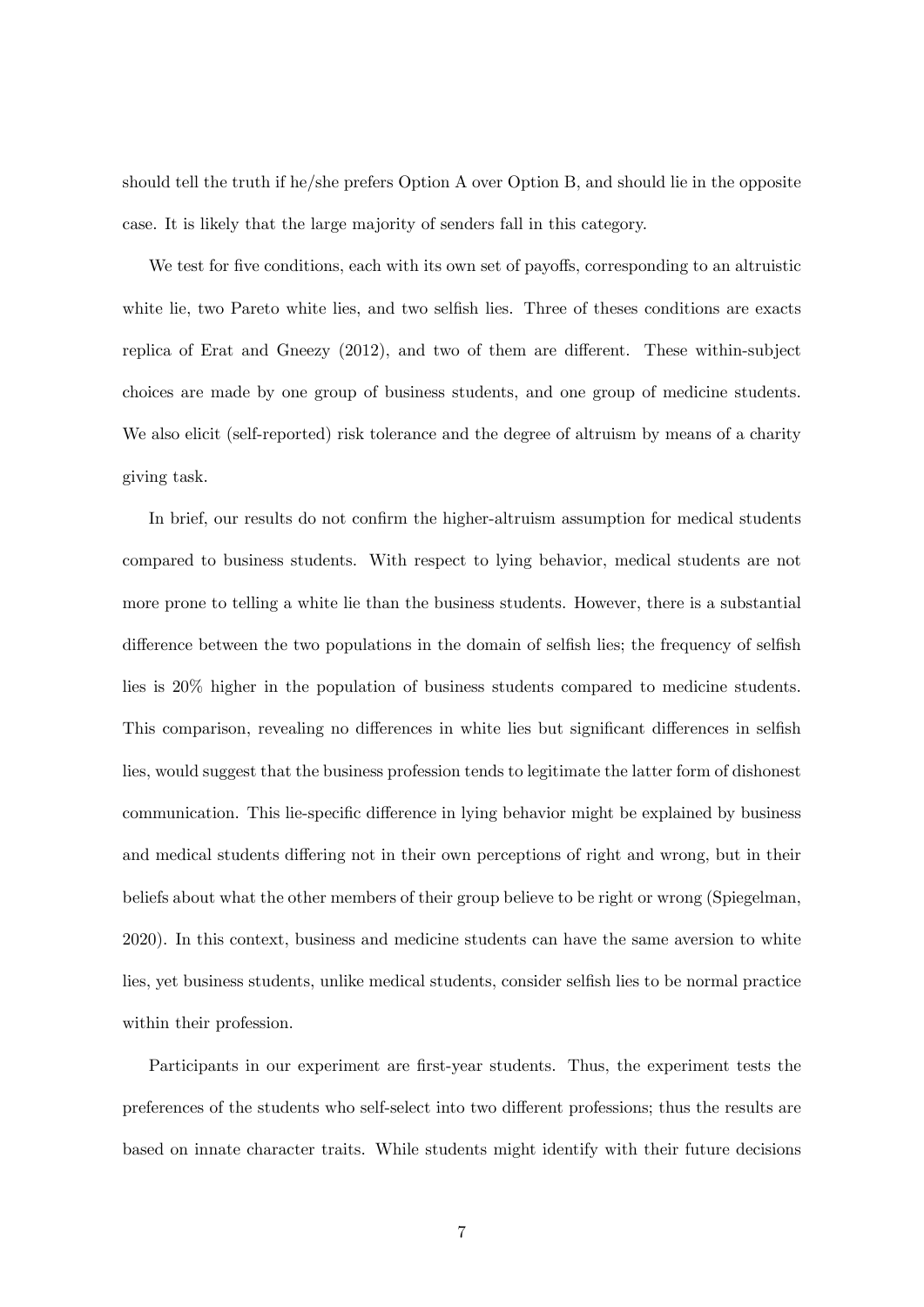(Hennig-Schmidt et al., 2011), socialization through education (Rako et al., 2017; Spiegelman, 2020) and internalization of professional norms (Ahlert et al., 2012; Kestenrich et al., 2015) can alter preferences and thus shape the behavior of future professionals in the two fields. As a path for future research, it would be interesting to study whether our results hold in an experiment involving last-year students or professionals instead of first-year students.

A known limitation of the within-subject design is that subjects might use information from early tasks in the experiment to second-guess and update their answers in later tasks. However, while this criticism may apply within one group of students, the analysis focuses essentially on the comparison between medicine and business students who were exposed to identical choices (in a between-subject setting). As a benefit of the within-subject design, we were able to elicit important subject characteristics such as altruism and risk tolerance and use them as controls in our analysis. We also ensured that we collected a relatively large number of observations to limit the measurement error problem.

The paper is organized as follows. The next section introduces the experimental design. The results are presented in Section 3. The last section offers our conclusion.

# 2 Experimental design

The paper and pen experiment was administered in a classroom setting. The sample comprised 178 subjects in their first-year of medical studies in a high-profile medical school in Paris, France, and 163 Örst-year students in business administration in an equivalently ranked business school in the same geographic area. Students attending regular class at one of the two institutions were asked, twenty minutes before the class break if they wished to participate in the experiment and had the option to leave the classroom. The sessions took place between October and December 2019. The instructions were very close to those in the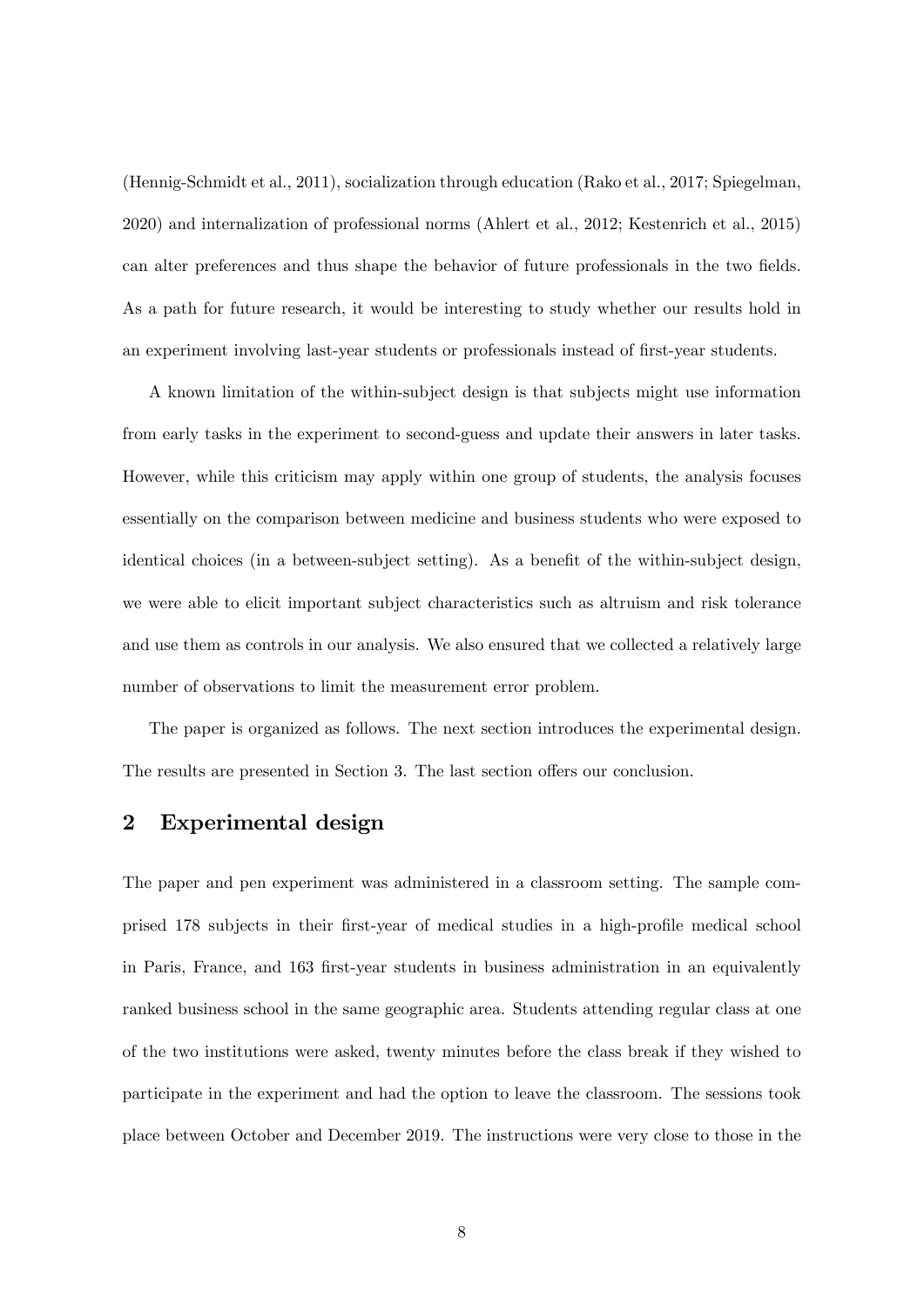EG2012 within-subject design.<sup>11</sup> The core task is the deception game used in that paper enriched by two additional conditions, to which we add complementary tasks to measure risk tolerance and altruism (see the Appendix for the instructions).

Specifically, this lying game involved a sender and a receiver. The experiment featured two main stages. First, a paper questionnaire was distributed to a group of students in the sender role. The participants were informed that they would be paired within one week with a receiver: "he/she is a student like you, from another higher education institution". We used this general statement to rule out professional socialization or homophyly. The receivers were students in the other school. Similar to EG2012, one in twenty pairs were selected at random to be paid in cash within the three weeks after the senders' decision took place. On average, senders earned 23.8 euros, and receivers obtained 25.7 euros.

The paper questionnaire for the senders contained the main task. The senders were told that at the onset of the experiment, a six-sided die was rolled, and we communicate the outcome to the sender. The sender was presented with five payment possibilities or conditions, each including payment Option A  $(s_A; r_A)$  and payment Option B  $(s_B; r_B)$  in which  $s_A$ ,  $s_B$  were the sender's payoffs, and  $r_A$ ,  $r_B$  were the receiver's payoffs. The sender was informed that the payment in each condition depended on the choice made by the receiver. If the receiver chose the true outcome of the die roll (unknown to him/her), Option A would be implemented; otherwise, option B would be implemented. For each condition, the sender sent a message that "The outcome of the roll of the die was i". The receiver had no other information than this statement. From the instructions, he/she knew that there were payoffs associated with each option but had no idea what these payoffs were.

At the end of the experiment, one of the five conditions was be selected at random for

 $11$  Erat and Gneezy (2012) have implemented both a between-subject and a within-subject design. Or design combines within-subjects and between-groups comparisons.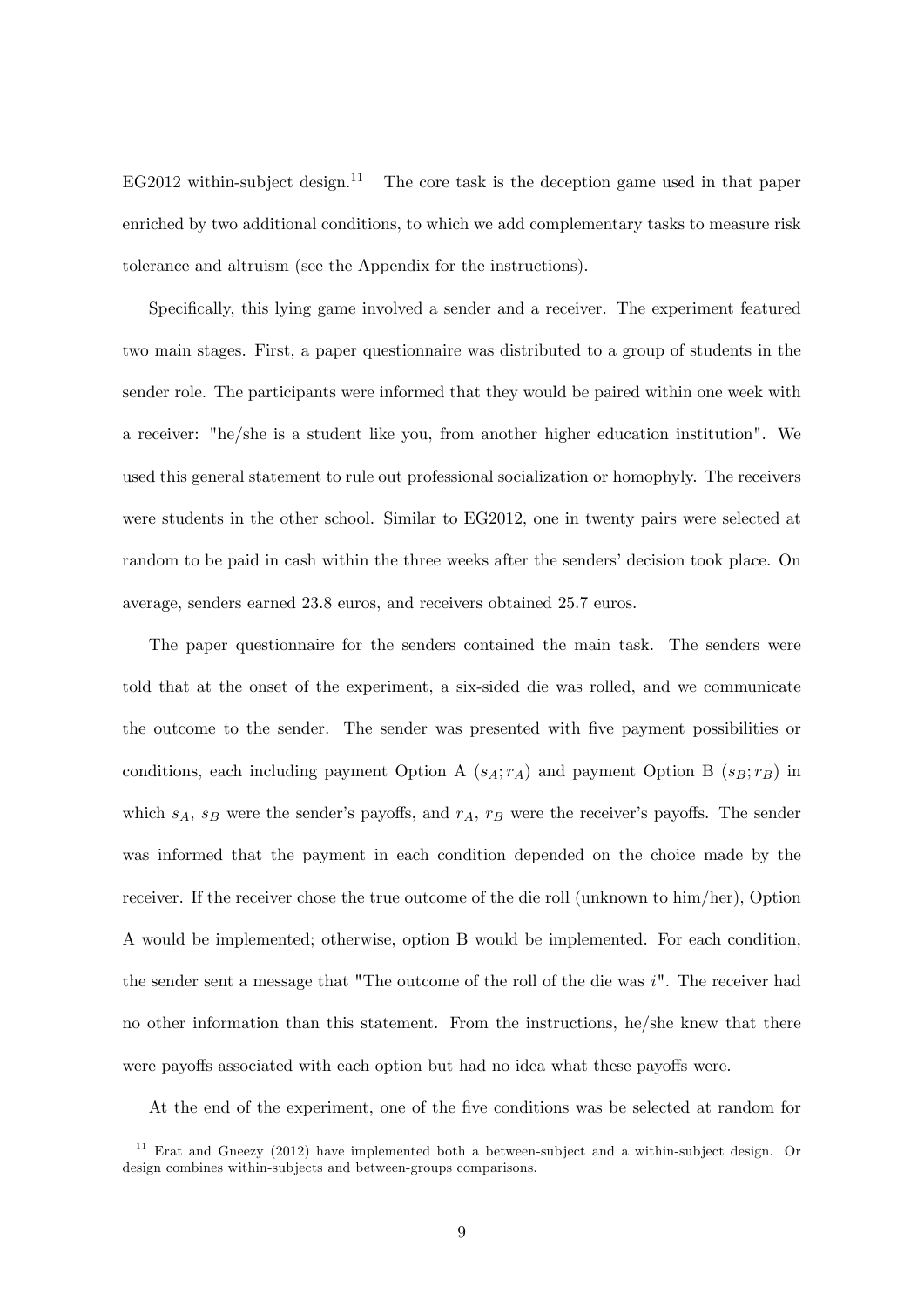payment in cash.

Table 1 summarizes the payoffs by condition.<sup>12</sup> Each subject had to make a choice for each scenario.

| Condition     | Option A     | Option B     |  |
|---------------|--------------|--------------|--|
|               | $(s_A; r_A)$ | $(s_B; r_B)$ |  |
| 1. $T[-1,10]$ | (20,20)      | (19,30)      |  |
| 2. $T[1,10]$  | (20,20)      | (21,30)      |  |
| 3. $T[10,10]$ | (20,20)      | (30,30)      |  |
| 4. $T[1,-5]$  | (20,20)      | (21,15)      |  |
| 5. $T[10,-5]$ | (20,20)      | (30,15)      |  |

Table 1: Payoffs by condition (euros)

If option A was chosen, then both players received 20 euros. If option B was chosen, the payo§s were unequal, with gains/losses for the two players as displayed in the table. The within-brackets label of the conditions indicates the change in payoffs for the two players in Option B relative to their payoff in Option A. For instance, condition  $T[-1,10]$  means that the implementation of Option B provided the receiver with a benefit of  $10$  euros, and brings a 1 euro loss to the sender compared to payoffs in Option A.

Sutter (2009) analyzed the binomial true/false message space (Gneezy, 2005) and called attention to the problem of "sophisticated deceivers", i.e. individuals who assign a subjective probability  $\pi > 0.5$  that the receiver will follow an opposite recommendation to the one given; these individuals would state the truth when they actually seek deception.

Erat and Gneezy (2012) explain that in the more complex message space with six possible statements, only one being true, such a sophisticated deception is much less probable. Their argument is quite compelling. Let  $U^A$  be the utility of the sender from Option A, and  $U^B$ his/her utility from Option B. Option A is implemented if the receiver chooses the true

<sup>&</sup>lt;sup>12</sup> In the instructions,  $T[1,10]$  and  $T[10,10]$  were inverted, exactly as they were presented in Erat and Gneezy  $(2012)$ . We reverse the labels to follow the intuitive order in which the payoff for the sender is increasing at constant payoff for the receiver.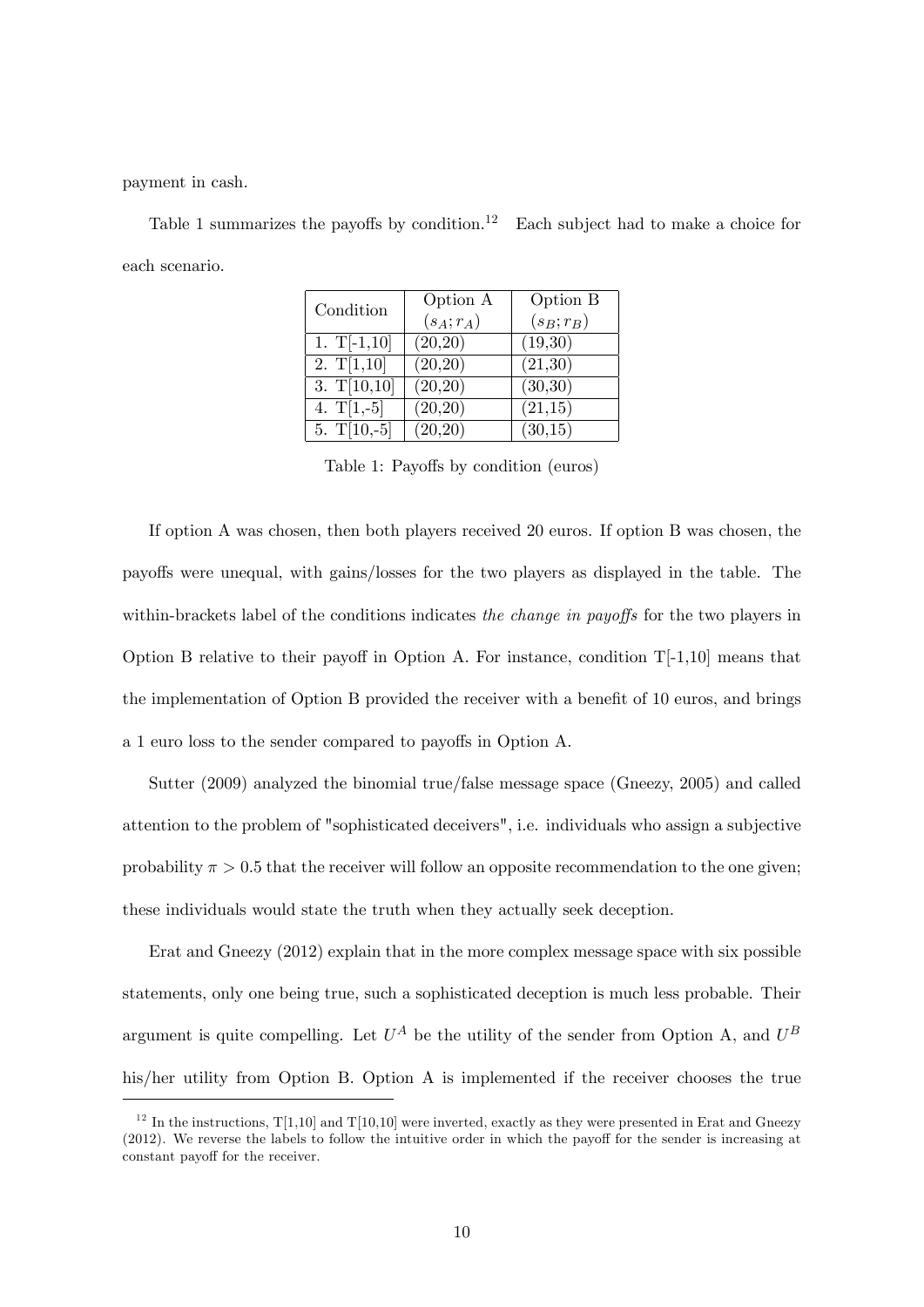number, and Option B is implemented if he/she chooses a different number. Denote now by p the probability assigned by the sender to the event that the receiver does not follow his/her recommendation. If the sender tells the truth  $(dice_n b = 2)$ , the expected utility is:  $E[truth] = (1-p)U_A + pU_B.$  If the sender sends a false message  $(dice\_nb \neq 2)$ , the expected utility is  $E[lie] = (1-p)U_B + p(4/5U_B + 1/5U_A)$ . Let us assume that the sender prefers Option B to Option A, i.e.,  $U_B > U_A$ . It is easy to check that for  $U_B > U_A$ ,  $E[lie] > E[truth]$  if  $(1-p) > 1/6$  or  $p < 5/6$ . This person would lie if the probability that the other follows his/her recommendation is  $(1 - p) > 1/6$ , which, as argued by Erat and Gneezy (2012), is a plausible assumption for a majority of senders.

In our experiment, receivers followed the sender's recommendation in 35% of the cases, which is more than  $1/6$ . If the actual frequency is a good proxy for the expected probability of implemented recommendations, senders should lie about the number on the die if they prefer Option B to Option A, and vice-versa.

Stating that the roll of the die was different than the actual number is a lie that the sender delivers with the purpose of making the receiver choose Option B. Given the change in payoffs,  $T[-1, 10]$  corresponds to an *altruistic white lie* (the sender sacrifices 1 euro for the benefit of the receiver),  $T[1, 10]$  and  $T[10, 10]$  correspond to *Pareto white lies*, and  $T[1, -5]$ and  $T[10, -5]$  correspond to selfish black lies, i.e., the sender is aware that his/her gain also involves a loss for the receiver.

After making the choice of the number to communicate (sender) or the number to select (receiver), each participant was instructed to move to the second part of the experiment, which was independent of the first part. The instructions for the second part were delivered in a sealed envelope, to avoid any influence of the second part task on the first.

After indicating their age and gender, participants were asked to report their risk tol-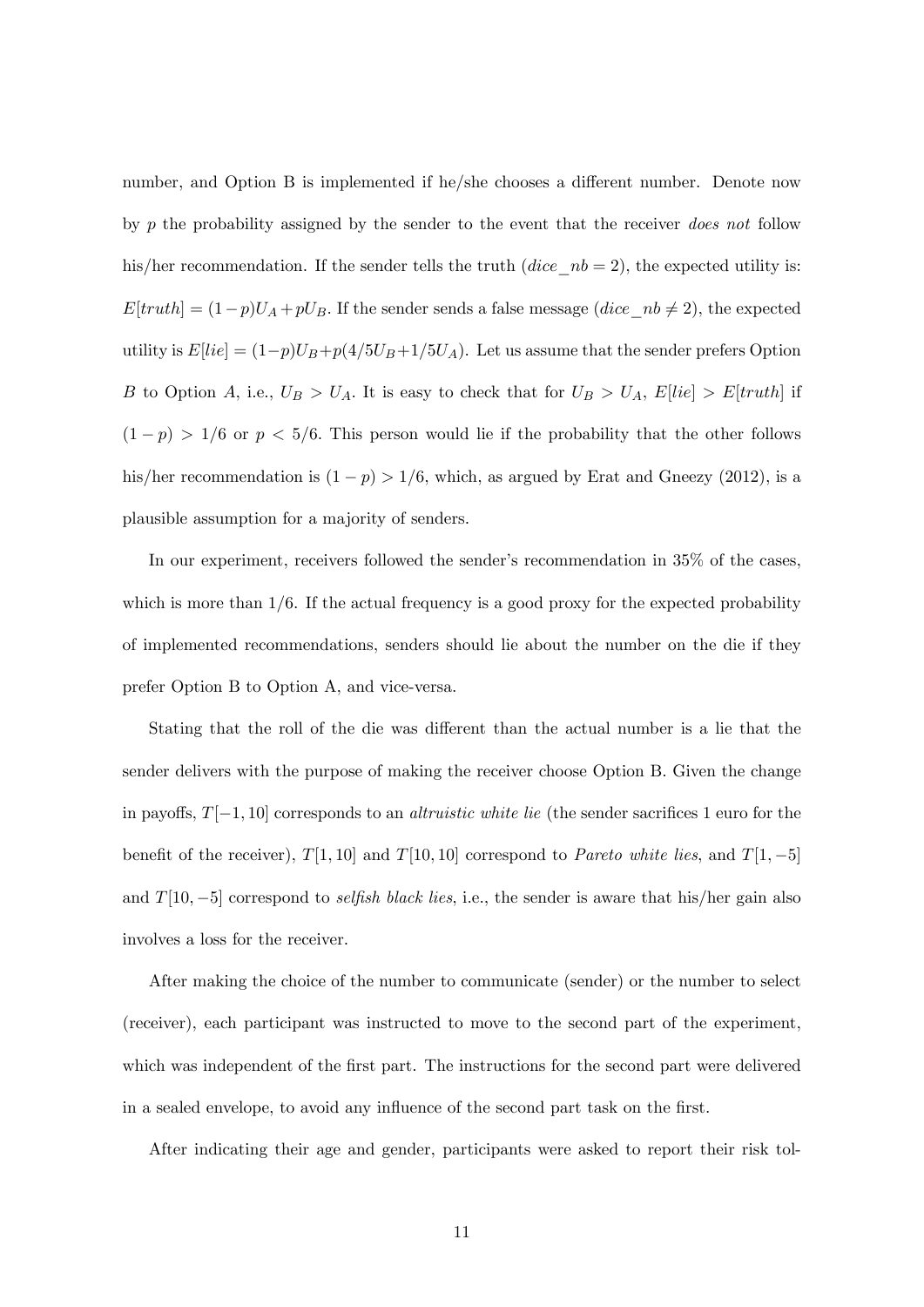erance on the scale introduced by Dohmen et al. (2011). The question used is as follows: Thinking of yourself, do you think you are fully prepared to take risks? Subjects could answer from 1, for "not at all", ..., to 5, for "very much". Answers were converted into a  $(0,1)$  risk tolerance index.<sup>13</sup>

The last task aimed to determine subjects' degree of altruism. They learned that they received an additional 10 euros, that they could share with a philanthropic organization from a list of 10 charities, all of them well known in France (we exclude organizations from the health sector; see the list in the Instructions). If the pair of subjects of which they were a part was selected for payment, the amount that they indicated would be transferred to one of the associations from the list, selected at random. This 0 to 10 (euro) donation was also converted into a  $(0,1)$  altruism index. The total amount transferred to charities was of 160 euros.<sup>14</sup>

### 3 Results

### 3.1 General results

Table (2) reports the frequencies of liars (senders who communicate a number other than the true one) in the overall sample (mixed population) and compares our results with the results in Erat and Gneezy (2012). The latter use undergraduate students taking classes in management as subjects. The similarities in our two sets of results are notable in the domain of Pareto white lies  $(T[1, 10], T[10, 10])$ . A notable difference is observed in the domain of selfish lies  $(T[1, -5])$ , with a lower frequency of liars in our sample. Later we show that this outcome is related to the behavior of medicine students.

<sup>&</sup>lt;sup>13</sup> The debate on the "best" method of eliciting risk aversion far from settled. Different incentivized methods appeared provide un-correlated measures and unstable in time (see Crosetto and Filippin, 2016; Beauchamp et al. 2016; Mata et al., 2019). Self-reported measures, in particular the scale introduced by Dohemen et al. (2011) imposed itself as a possible alternative, yet with its own limitations specific to un-incentivized measures.

 $^{14}$  The donation went to the UNICEF.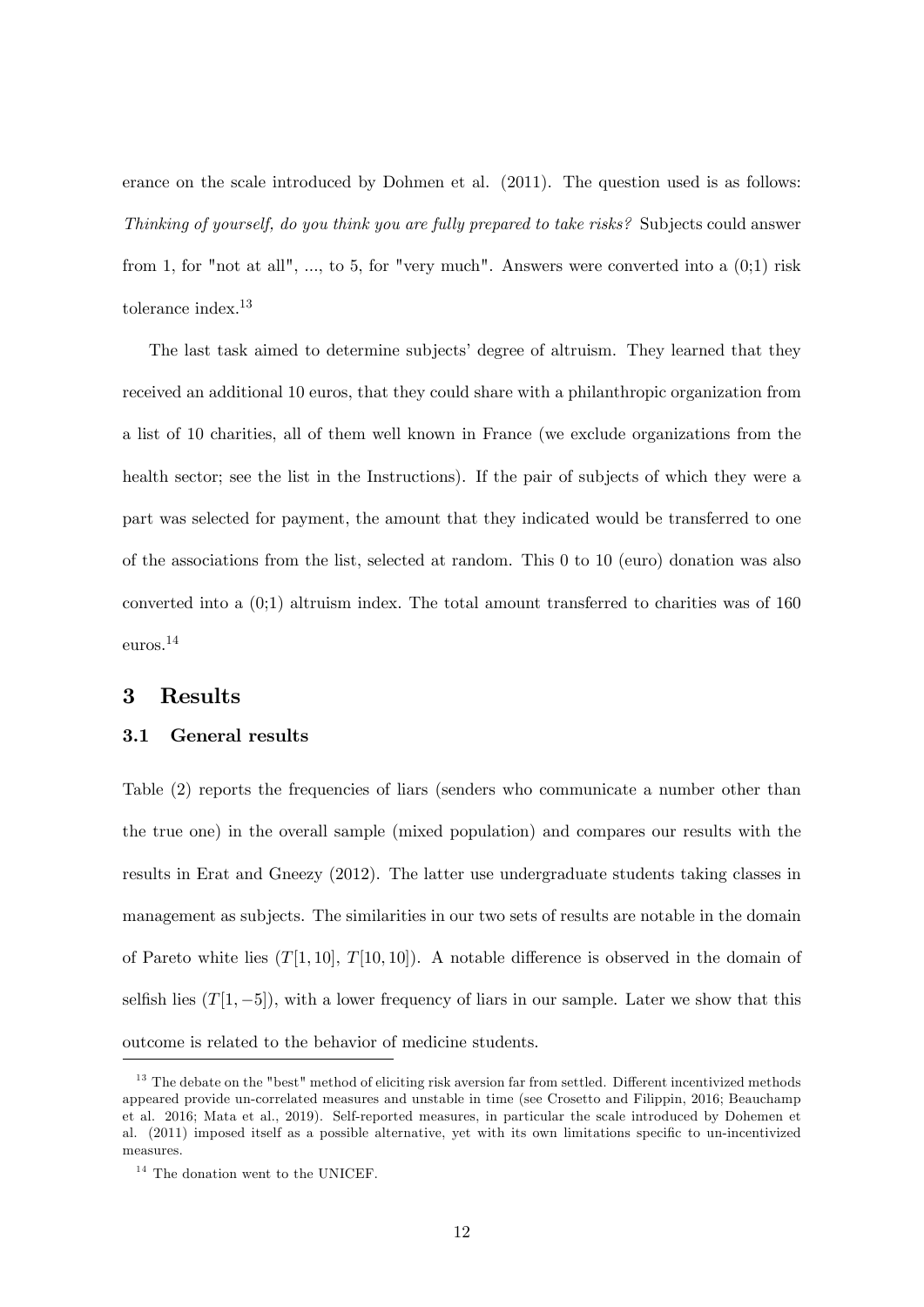|               | $EG2012 (N=58)$ | This study $(N=341)$ |
|---------------|-----------------|----------------------|
| 1. $T[-1,10]$ | 43\%            | 38\%                 |
| 2. $T[1,10]$  | 66\%            | 67\%                 |
| 3. $T[10,10]$ | 76%             | 77\%                 |
| 4. $T[1,-5]$  | $52\%$          | 38\%                 |
| $5. T[10,-5]$ | n.a.            | 62\%                 |

Table 2: A comparison with Erat and Gneezy (2012).

Even if the lie benefits both subjects, approximately  $1/4$  of the senders never lie, as if they follow some categorical imperative, tantamount to experiencing a very large cost from lying.

The within subject design allows for an additional check that incentives have an impact on the decision to lie. We present contingency tables separately for Pareto white lies (Table 3) and selfish lies  $(4)$ .

In the Pareto white lie situation, 62 of the 113 subjects who tell the truth in  $T[1,10]$ switch to lying in  $T[10,10]$  when their benefit from lying increases. A much smaller number  $(28 \text{ subjects})$  have the counterintutive reaction of telling the truth in  $T[10,10]$  yet switching to lying in T[1,10];  $(\chi^2 = 45.5, p < 0.01)$ .

|         |       | T[10,10] |     |       |
|---------|-------|----------|-----|-------|
|         |       | Truth    | Lie | Total |
| T[1,10] | Truth | -51      | 62  | 113   |
|         | Lie   | 28       | 199 | 227   |
|         | Total | 79       | 261 | 340   |

Table 3: Contingency table: Pareto white lies

In the selfish lie situation, 99 out of 212 subjects switch from telling the truth to lying for a higher benefit (at the same cost to the receiver); only 16 subjects lie in  $T[1,-5]$  and tell the truth in T[10,-5] when lying brings them a larger benefit;  $(\chi^2 = 57.0, p < 0.01)$ .

We can now turn our attention to the key research question of the differences between the two professional profiles. We first analyze the differences in personal characteristics and then study the differences in lying behavior.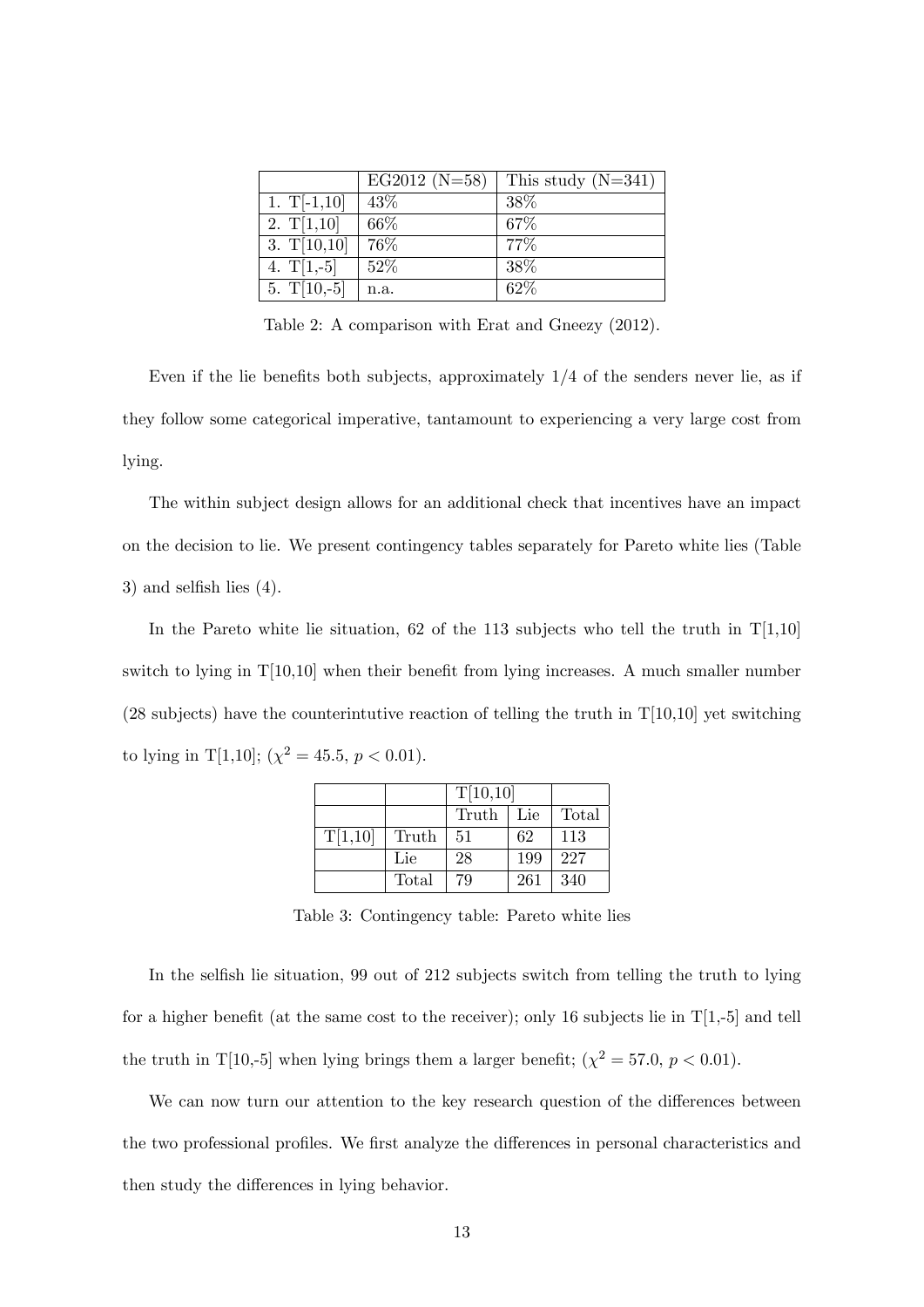|           |       | $T[10,-5]$ |       |       |
|-----------|-------|------------|-------|-------|
|           |       | Truth      | l Lie | Total |
| $T[1,-5]$ | Truth | 113        | 99    | 212   |
|           | Lie   | 16         | 113   | 129   |
|           | Total | 129        | 212   | 341   |

Table 4: Contingency table: Selfish lies

### 3.2 Business vs. medicine students

Table 5 presents the key personal characteristics of the two populations of medicine and business students.

|                                           | Gender (Fe=1) $  \text{Age}$ |                           | Altruism $(0-1)$   Risk tol. $(0-1)$ |            |
|-------------------------------------------|------------------------------|---------------------------|--------------------------------------|------------|
| Medicine students $(N=178)$   0.70 (0.04) |                              | 19.78(0.23)               | $\vert 0.84 \vert (0.02) \vert$      | 0.53(0.02) |
| Business students $(N=162)$               | 0.41(0.04)                   | $18.43(0.11)$ 0.79 (0.02) |                                      | 0.64(0.02) |
| Total $(N=341)$                           | 0.56(0.03)                   | $19.13(0.13)$ 0.81 (0.02) |                                      | 0.58(0.02) |

Table 5: Personal characteristics by profile (s.e.)

In general, in France medical studies attract a larger proportion of women compared to business studies; in the two higher education institutions, women represent 68% and 51% of the total populations, respectively, which is reflected in the different proportions of female subjects across the two groups  $(p < 0.01)$ . Additionally, the medicine students in our sample are one year older then the business students, on average. While the mean measure of altruism is slightly larger in the sample of medicine students than in the sample of business students (0.84 vs. 0.79), this difference is not statistically significant  $(p = 0.13).$ <sup>15</sup>

On average, business students present a higher risk tolerance  $(p < 0.01)$ . This result might be qualified because the sample of business students includes a smaller percentage of women (who, on average, have a lower risk; see Table 9 in Appendix I). A regression model (unreported) confirms that this difference in self-reported risk tolerance between the two professions persists after controlling for the gender of the respondent.

 $15$  If no indication is provided, in this text p-values correspond to two-sided t-tests.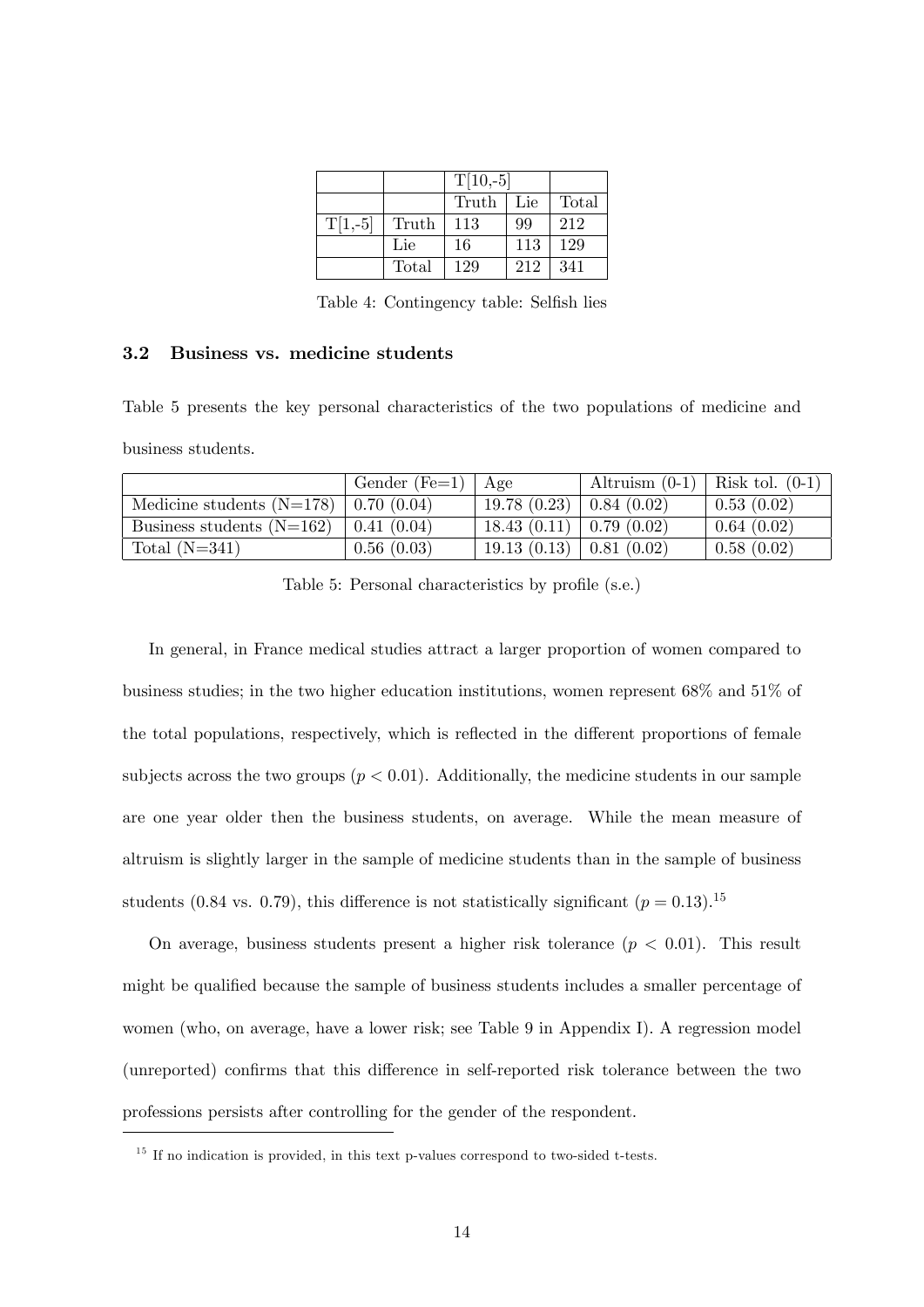Table 6 presents the proportions of senders who lie, by type of lie (the five conditions) and sender profile.

|               | Medicine  | <b>Business</b> | $(p-value $         |
|---------------|-----------|-----------------|---------------------|
|               | $(N=178)$ | $(N=163)$       | diff. between $m/b$ |
| 1. $T[-1,10]$ | 36\%      | $39\%$          | (0.53)              |
| 2. $T[1,10]$  | 67%       | 66%             | (0.79)              |
| 3. $T[10,10]$ | 79%       | 74%             | (0.28)              |
| 4. $T[1,-5]$  | 27%       | $50\%$          | (0.00)              |
| 5. $T[10,-5]$ | 53%       | 72%             | (0.00)              |

Table 6: Proportion of senders who lie by type of lie and professional profile

Comparing the two profiles, we observe substantial similarities in the domain of white lies and substantial differences in the domain of selfish lies, with business students more willing to tell a selfish lie. We can confirm that the frequencies reported for business students only are now very close to those in the data reported by Erat and Gneezy (2012).

Figure 2 indicates the same proportion of senders who lie, using the four-quadrant typology in Figure 1.



Figure 2: Proportion of senders who lie by type of lie and professional profile

A substantial proportion, 21% of the medicine students and 26% of the business students,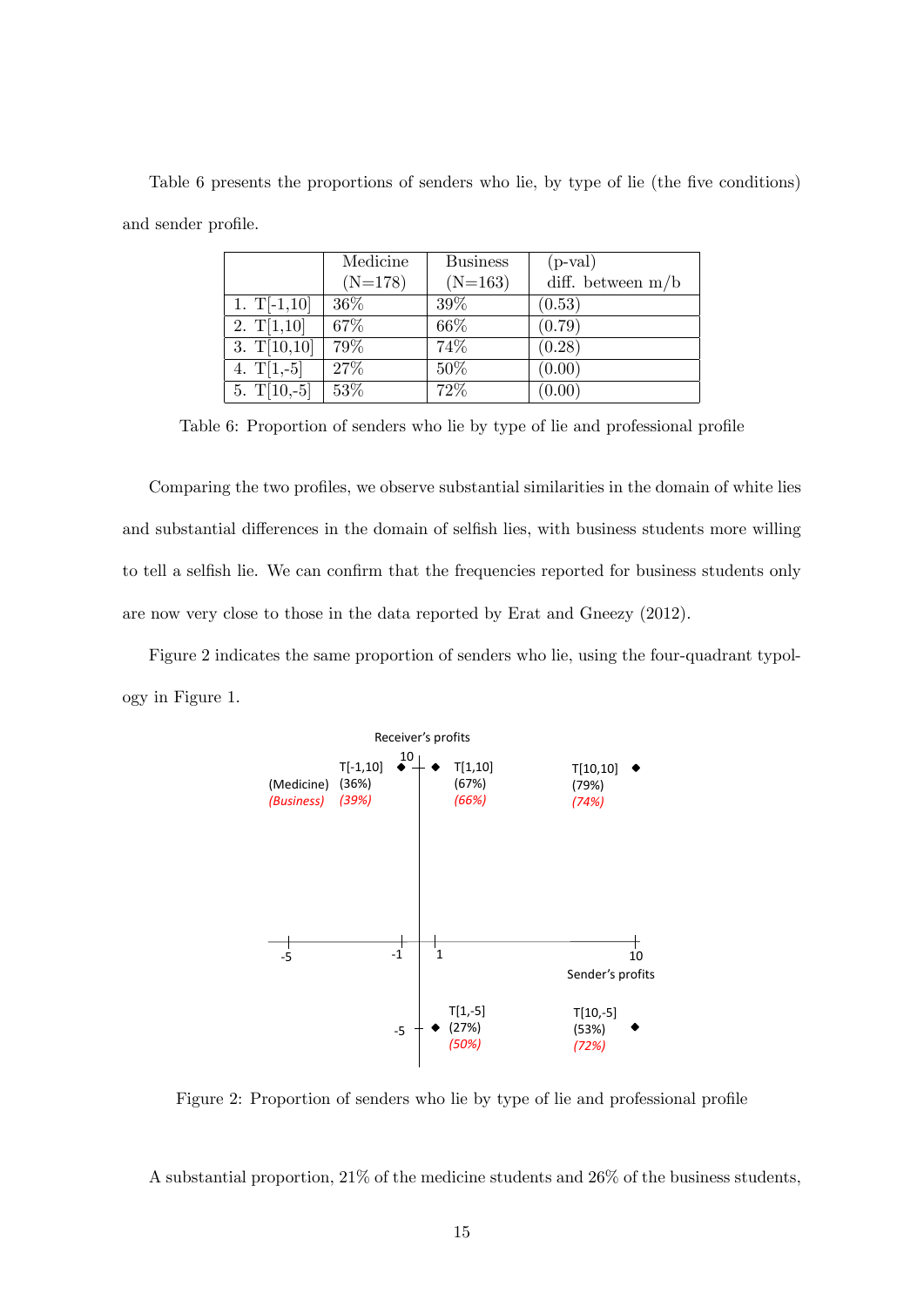refuse to state a Pareto white lie that increases the payoffs of both participants by as much as 10 euros.

Both profiles of students respond to incentives as documented by Gneezy (2005) and Erat and Gneezy (2012):

- At a constant gain for the receiver, the sender lies more often if his/her benefit is large (in Figure 2, the frequency of lying increases from left to right on a given horizontal line).

- At constant gain for the sender, he/she will lie less often when the receiver is losing something compared to when the receiver is gaining something (in Figure 2, the frequency decreases from top to bottom on a given vertical line).

We can use a regression model to verify if this pattern holds when controlling for personal characteristics. Table 7 displays the output of OLS regressions where the dependent variable is a dummy "Lie" which takes the value of 1 if the subject has told a lie in a given condition. Table 11 in the Appendix presents the (similar) results of probit models. Individual data are stacked by condition, and the altruistic lie  $T[-1,10]$  serves as the benchmark. Observations are not independent since each subject provides five distinct answers. To correct for this bias, errors are clustered by subject. Other covariates are: gender (female=1), age, self-reported risk tolerance, and the elicited altruism measure.

Result 1. The former regressions corroborate the hypothesis of a strong incentive effect: individuals of both profiles lie more if their benefit is increasing at a constant payoff for the receiver, and lie less if the receiver is penalized, at a constant benefit for themselves.

Result 2. These regressions point to a result also present in Table 6. Medicine students appear to react much more strongly to the deterioration of the well-being of the other by reducing their lying: at a benefit of 1 euros for themselves, with payoff change going from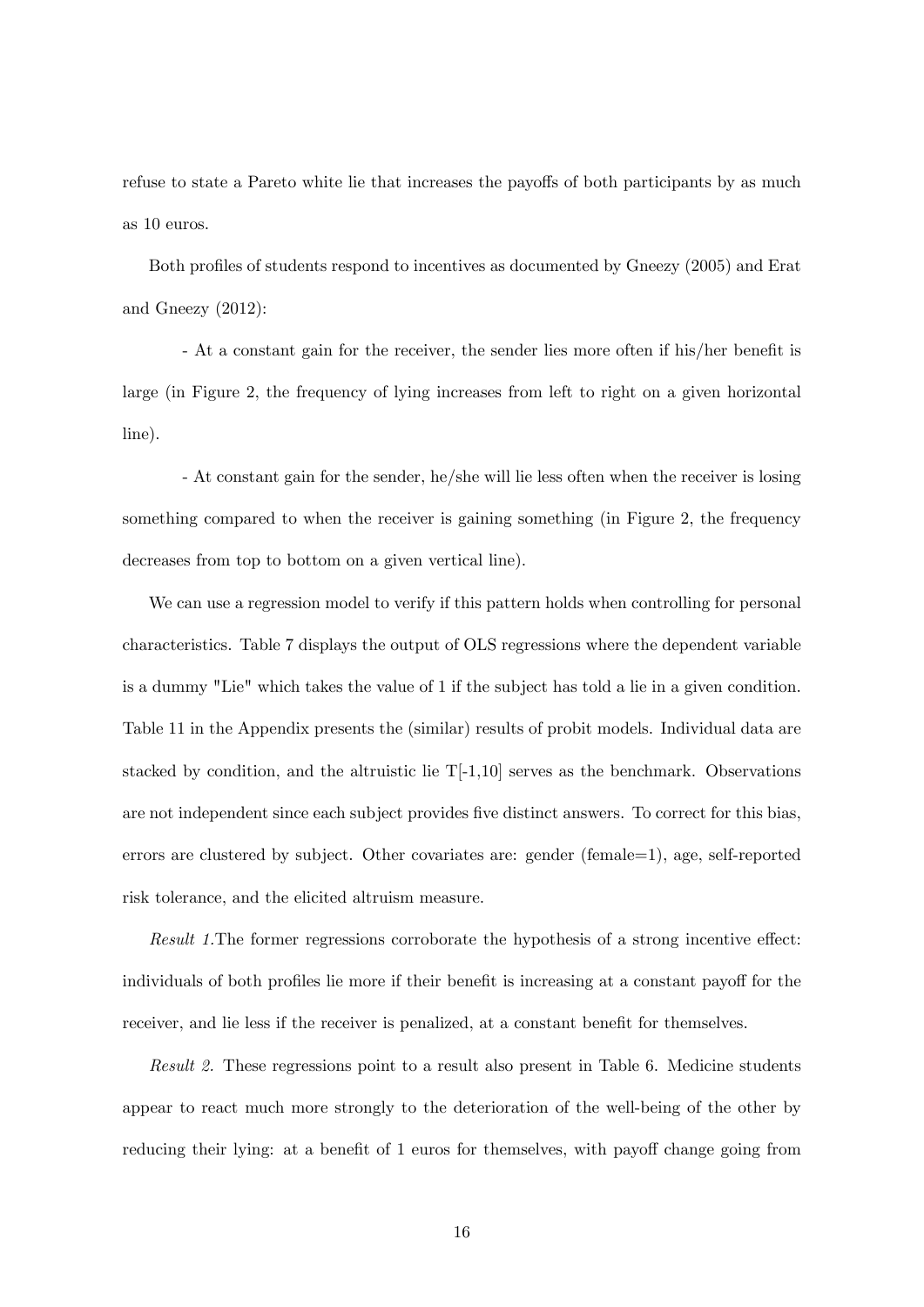|               | Medicine students |                   | Business students       |                                                                                                                  |  |
|---------------|-------------------|-------------------|-------------------------|------------------------------------------------------------------------------------------------------------------|--|
|               | Model 1           | Model 2           | Model 1                 | Model 2                                                                                                          |  |
| T[1,10]       | $0.312***$ (0.04) | $0.312***$ (0.04) | $0.273***$ (0.05)       | $0.281***$ (0.05)                                                                                                |  |
| T[10,10]      | $0.434***(0.05)$  | $0.434***(0.05)$  | $\sqrt{0.350***(0.05)}$ | $\overline{0.358***(0.05)}$                                                                                      |  |
| $T[1,-5]$     | $-0.098*(0.05)$   | $-0.098*(0.05)$   | $0.100*(0.05)$          | $\overline{0.101}$ (0.05)                                                                                        |  |
| $T[10,-5]$    | $0.156***(0.05)$  | $0.156***(0.05)$  | $0.331***(0.05)$        | $\overline{0.333^{***}(0.05)}$                                                                                   |  |
| Female $(=1)$ | 0.006(0.05)       | 0.013(0.05)       | 0.048(0.04)             | 0.065(0.05)                                                                                                      |  |
| Age           | $-0.001(0.01)$    | $-0.002(0.01)$    | $-0.011(0.01)$          | $-0.010(0.02)$                                                                                                   |  |
| Risk toler.   |                   | 0.146(0.10)       |                         | 0.161(0.13)                                                                                                      |  |
| Altruism      |                   | $-0.092(0.07)$    |                         | $-0.059(0.08)$                                                                                                   |  |
| Constant      | $0.382**$ (0.17)  | $0.390***$ (0.17) | $0.572**$ (0.28)        | 0.491(0.37)                                                                                                      |  |
| N             | 865               | 865               | 799                     | 794                                                                                                              |  |
| R2            | 0.153             | 0.160             | 0.082                   | 0.09                                                                                                             |  |
|               |                   |                   |                         | Legend: * significant at $10\%$ ; ** significant at $5\%$ ; *** significant at 1%. Std. err. within parentheses. |  |

Table 7: The "general" lying equation

10 euros to -5 euros for the receiver, the average sender who is a medicine student reduces his/her frequency of lying by  $31.2\% - (-9.8\%) = 41\%$ . Moreover, at a payoff of 10 euros for themselves, going from 10 euros to -5 euros for the receiver, their frequency of lying falls by  $43.4\% - 15.6\% = 27.8\%$ . On the other hand, for the business students, the frequency of lying in the same situations falls by only  $27.3\% - 10\% = 17.3\%$  and only  $35\% - 33\% = 2\%$ . Notice that these results are obtained while controlling for the degree of altruism. This suggests that the concern for truth-telling among medicine students could be grounded in the ethical norms of the profession rather in this personal characteristic of the subjects.

Table 6 has revealed similarities between the two profiles in the domain of white lies and differences in the domain of selfish lies. We would now like to check whether the professional proÖle is a relevant explanatory variable for each type of lie, particularly when controlling for other subject characteristics. Table 8 provides estimates of "condition-specific" lying equations, one for each of the Öve scenarios. For each condition, the dependent variable is a dummy variable taking the value of 1 if the subject has told a lie (i.e., in our case, reported a number different from 2). Other covariates are: gender, age, self-reported risk tolerance, and our elicited altruism measure, as well as a profile dummy that takes the value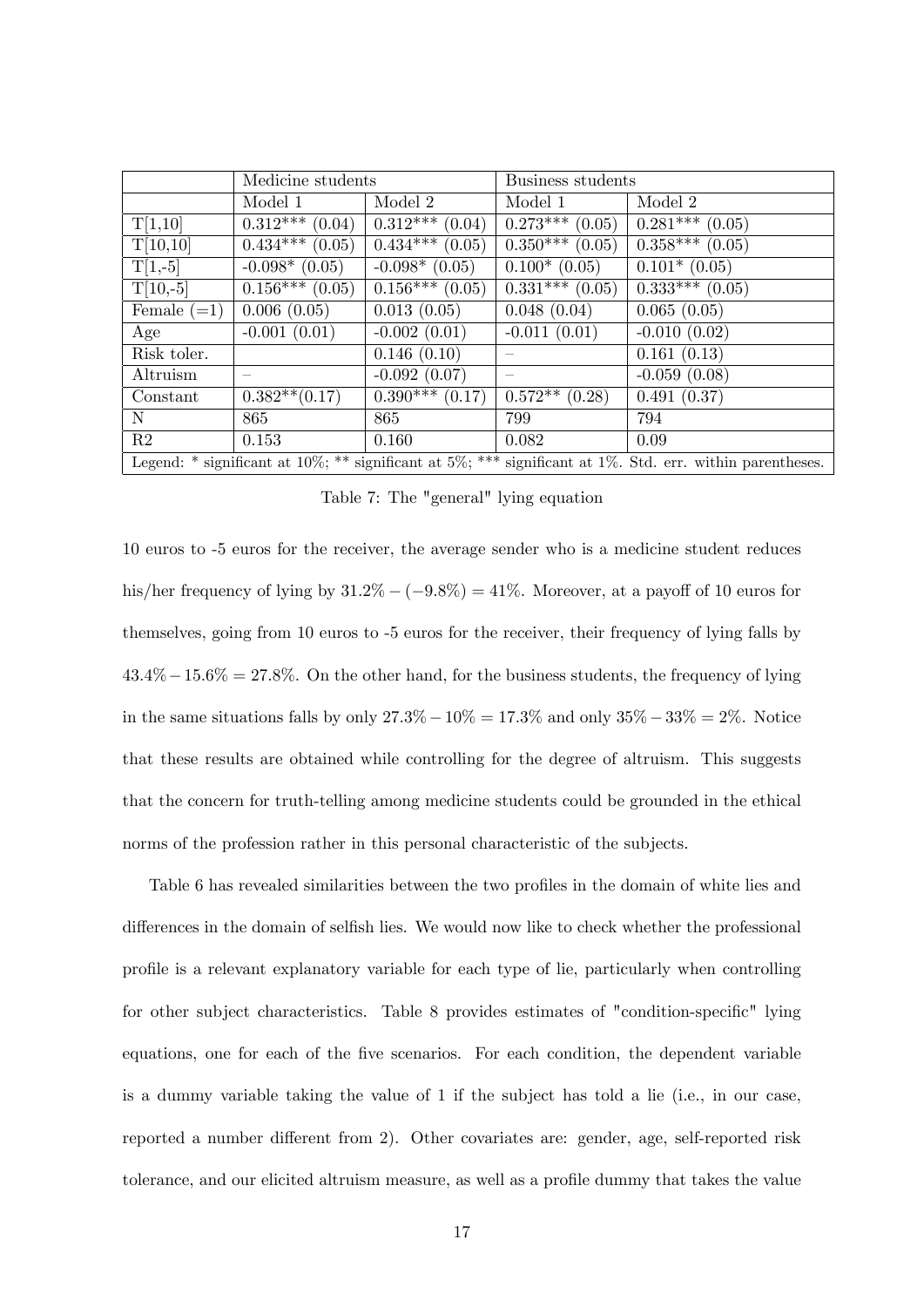of 1 for medicine students, and 0 for business students. We also include a gender $\times$  profession interaction term.

|  |  |  | Table 8 reports the output of OLS regressions for each type of lie; coefficients can be |  |  |  |  |
|--|--|--|-----------------------------------------------------------------------------------------|--|--|--|--|
|  |  |  | interpreted directly as changes in the probability to state a $\text{lie}^{16}$         |  |  |  |  |

|                                                                 | $T[-1,10]$                | T[1,10]                       | T[10,10]                | $T[1,-5]$                                             | $T[10,-5]$                |
|-----------------------------------------------------------------|---------------------------|-------------------------------|-------------------------|-------------------------------------------------------|---------------------------|
| Age                                                             | $-0.004(0.01)$            | $\overline{0.010}$ *** (0.00) | $-0.013**$ (0.00)       | $-0.006*(0.00)$                                       | $-0.003(0.00)$            |
| Altruism                                                        | $-0.003(0.09)$            | $-0.015(0.09)$                | $-0.019(0.04)$          | $-0.141*(0.08)$                                       | $-0.183*(0.07)$           |
| Risk tol.                                                       | 0.209(0.14)               | $\sqrt{0.232^{***}}$ (0.04)   | 0.096(0.07)             | 0.131(0.12)                                           | 0.118(0.16)               |
| Female $(=1)$                                                   | $-0.054(0.12)$            | $-0.068***(0.01)$             | 0.119(0.07)             | 0.107(0.05)                                           | $\overline{0.117} (0.10)$ |
| Med. stud. $(=1)$                                               | $\overline{0.165}$ (0.06) | 0.063(0.03)                   | $0.154*(0.07)$          | $-0.217***$ (0.03)                                    | $-0.182**$ (0.06)         |
| $Female\times Med$                                              | $-0.026(0.04)$            | 0.021(0.02)                   | $0.126*(0.05)$          | $-0.113**$ (0.03)                                     | $-0.096(0.05)$            |
| Constant                                                        | $0.299*(0.11)$            | $\sqrt{0.374**}$ (0.09)       | $\sqrt{0.877***(0.05)}$ | 0.582(0.16)                                           | $\sqrt{0.797**}$ (0.20)   |
| N                                                               | 332                       | 331                           | 332                     | 332                                                   | 332                       |
| R2                                                              | 0.03                      | 0.02                          | 0.02                    | 0.07                                                  | 0.06                      |
| Legend: * significant at $10\%$ ; ** significant at $5\%$ ; *** |                           |                               |                         | significant at $1\%$ . Stnd. err. within parentheses. |                           |

Table 8: "Condition-specific" lying equations

These regression models corroborate the results from the descriptive statistics (Table 6) and provide new information.

Result 3. There is a significant medicine studies effect in the domain of selfish lies. Even when controlling for the degree of altruism and risk tolerance, medicine students have a  $20\%$  lower probability of telling a selfish lie compared to business students. This result is consistent with findings by Lundquist et al.,  $(2009)$ , Lewis et al.,  $(2012)$  and López-Pérez and Spiegelman (2019), who show that students in business and economics tend to engage more easily in selfish lying than subjects in other fields. As we argued before, business students present a higher risk tolerance compared to medicine students; this might reinforce their decision to tell selfish lies. However, we can verify that the difference in the probability of lying persists even when controlling for differences in risk tolerance.

Result 4. There is no profession effect in the domains of altruistic white lies or Pareto

 $16$  Probit estimates reveal similar results (see Table 7 in the Appendix for the probit models).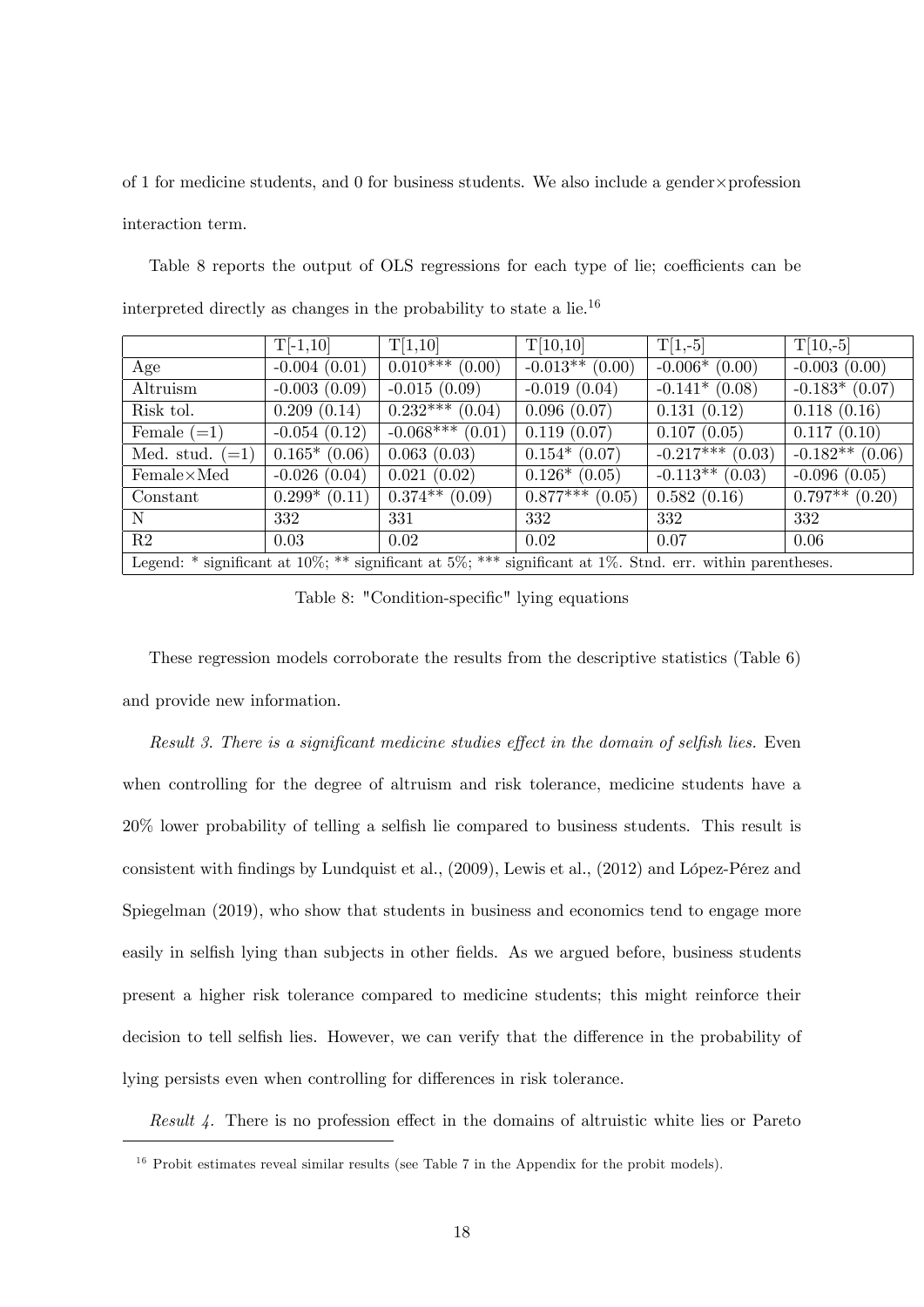white lies (there is a weak positive effect affecting medicine students when their benefit is large).

Result 5. As expected, altruism has a (weak) limiting effect on selfish lies (which deteriorate the income of the receiver). In our data, altruism is not related to the decision to tell a Pareto white lie or an altruistic lie; this result contrasts with the findings of Cappelen et al. (2013) and Capraro et al. (2015) who find that the aversion to telling a Pareto white lie is stronger among altruistic individuals.

Result 6. Data in the Appendix Table 10 show that the frequencies of males and females telling selfish lies are quite similar. López-Pérez and Spiegelman (2019) find that women studying business and economics engage more often in selfish lies than do women in other fields. This result is corroborated by our results, insofar as the coefficient of the interaction term between gender (female) and field of study (medicine) is negative (though it is statistically significant only in the fourth model,  $T[1,-5]$ .<sup>17</sup>

# 4 Conclusion

In the last fifteen years the literature in experimental economics on lies and deception has expanded at a steady pace. This paper analyzes differences in lying behavior between two groups of subjects exposed to different professional norms, expectations and stereotypes, namely, business and medicine students.

In the world of business, many professionals find it legitimate to exploit any trading opportunity, including a would-be informational advantage. Economists like to believe that strong competition among firms rules out systematic rent extraction but are relatively silent about the ethical consequences of trading with a player who has market power. However,

 $17$  We mention here that other sender-receiver lab experiments found that men tend to resort to selfish lies more often than women do (Gill et al., 2013; Conrads et al., 2013; Dreber and Johannesson, 2008; Erat and Gneezy, 2012; Kleinknecht, 2019).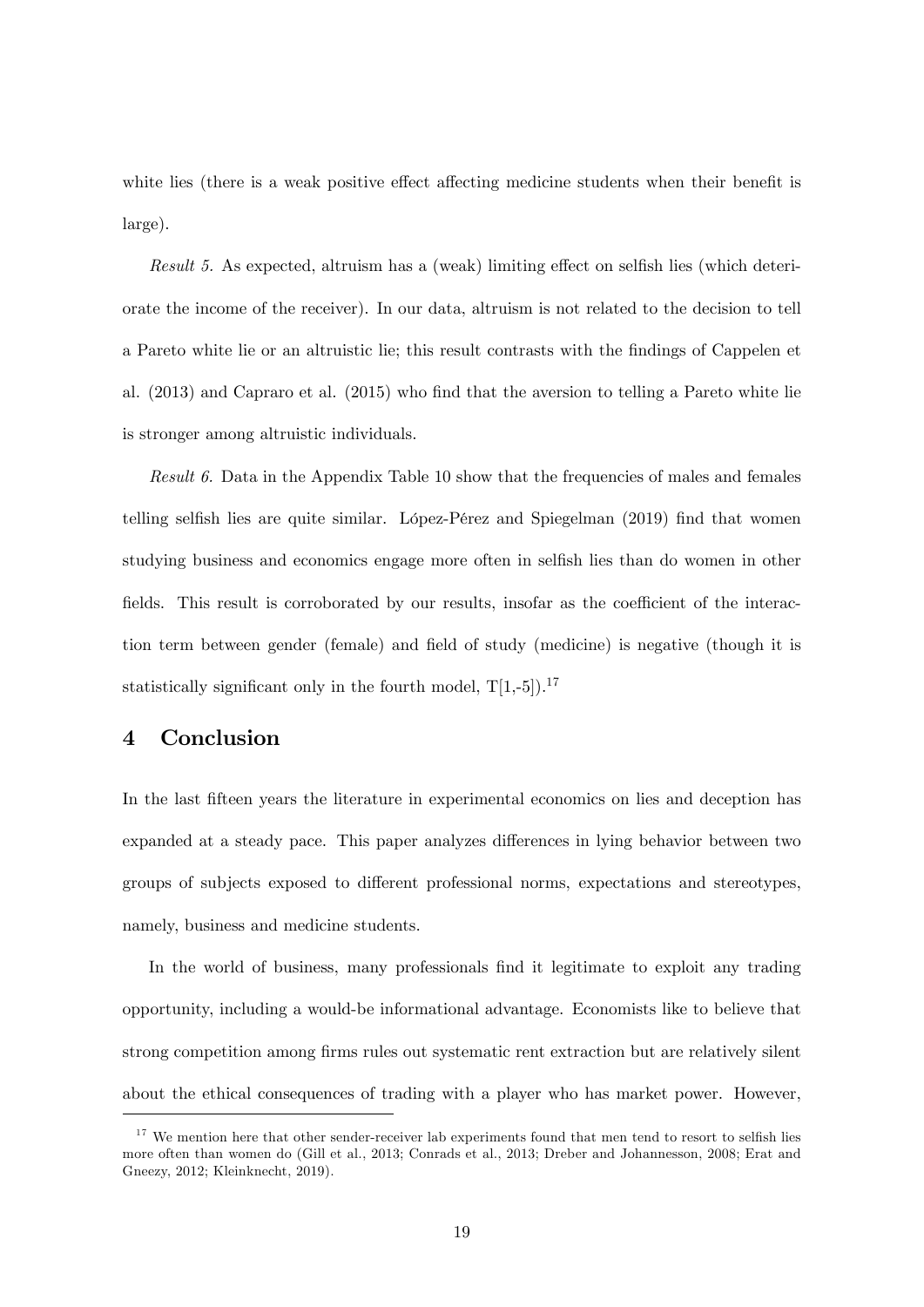lying in negotiations, with sellers exaggerating costs and buyers understating their willingness to pay, is a common practice. For many trading people, a "good" deal is one in which one party obtains most of the surplus from trade at the expense of the other, and sometime in sheer disregard of the interest of the other. In contrast, centuries of history of medical practice reveal that physicians seldom exploit their informational advantage and act in the interest of the patients even at personal cost. Such behavior is grounded in professional norms inspired by the Hippocratic oath, according to which the interest of the patient should always prevail. In turn, these professional norms should attract the most pro-social persons to this field. Selfish lies are not tolerated, while some white lies, such as placebo prescription or hiding very bad news, could be common.

Rather than assessing how differences in pro-social attitudes influence deceptive behavior, the experiment presented in this paper allowed us to directly observe the lying behavior of the respective groups. We used the classic design by Erat and Gneezy (2012) to determine and assess the importance of those behavioral differences. The complementary giving-to-charity task did not reveal any substantial difference in altruism between the two groups; however, business students present a higher risk tolerance.

Turning to the communication issue, it turns out that both profiles of students respond to incentives, as documented in Gneezy (2005) and Erat and Gneezy (2012). However, while many students lie, a non-negligible share of both medicine and business students refuse to tell even a Pareto white lie, which would deliver significant gains to both parties.

The propensity to tell white lies is similar between the two groups, with medicine students slightly more prone to telling such lies. This is in line with the tradition of the profession to communicate bad news in the most subtle way and even to hide such information. In line with the different ethical standards of the medical profession, medicine students appear to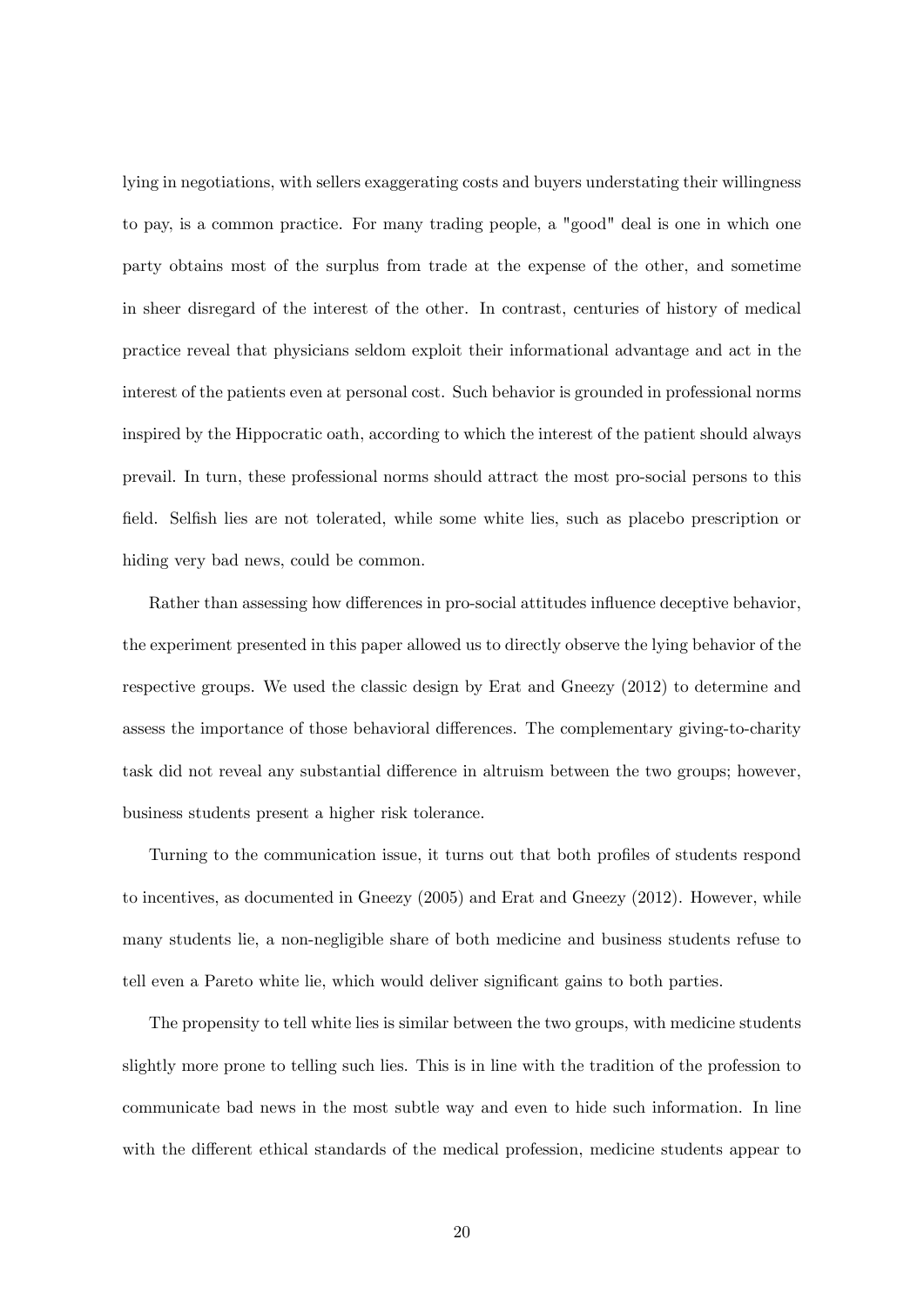be significantly more reluctant than business students to tell selfish lies, a result that holds when controlling for altruism and risk aversion. Medicine students exhibit a higher concern that their interlocutor will be harmed by misleading communication.

The fact that both types of students behave in the same way in terms of telling white lies but differently in terms of telling selfish lies reveals that the business profession, relative to the medical profession, tends to legitimate selfish behavior. Nonetheless, because the work context is so different between the two professions, it is very difficult to draw any moral criticism or lesson. However, from a methodological point of view, it is important to keep in mind that results obtained from samples of students in business and economics, which are the main public for economics lab economic experiments, might not be representative of the deception behavior of the general population. To strengthen the external validly of these studies, it might be useful to perform replication studies of the main deception experiments on different types of subjects.

### References

Abeler, Johannes, Anke Becker, and Armin Falk, 2014. Representative evidence on lying costs, Journal of Public Economics, 113: 96-104.

Abeler, Johannes, Daniele Nosenzo, and Collin Raymond, 2019. Preferences for truthtelling. Econometrica, 87, 4: 1115-1153.

Ahlert, Marlies , Stefan Felder & Bodo Vogt, 2012. Which patients do I treat? An experimental study with economists and physicians, Health Economics Review, 2, 1.

Aquino, K., & Becker, T. E. 2005. Lying in negotiations: How individual and situational factors influence the use of neutralization strategies. Journal of Organizational Behavior: The International Journal of Industrial, Occupational and Organizational Psychology and Behavior, 26(6), 661-679.

Arrow, K. J., 1963. Uncertainty and the welfare economics of medical care. American  $Economic$  Review, 53, 941-973.

Biziou-van-Pol, Laura, Jana Haenen, Arianna Novaro, Andrés Occhipinti Liberman, 2015. Does telling white lies signal pro-social preferences? Judgment and Decision Making, 10: 538-548.

Beauchamp TL, Childress JF.; 1994. Principles of Biomedical Ethics. 4e éd. New York, Oxford: Oxford University Press.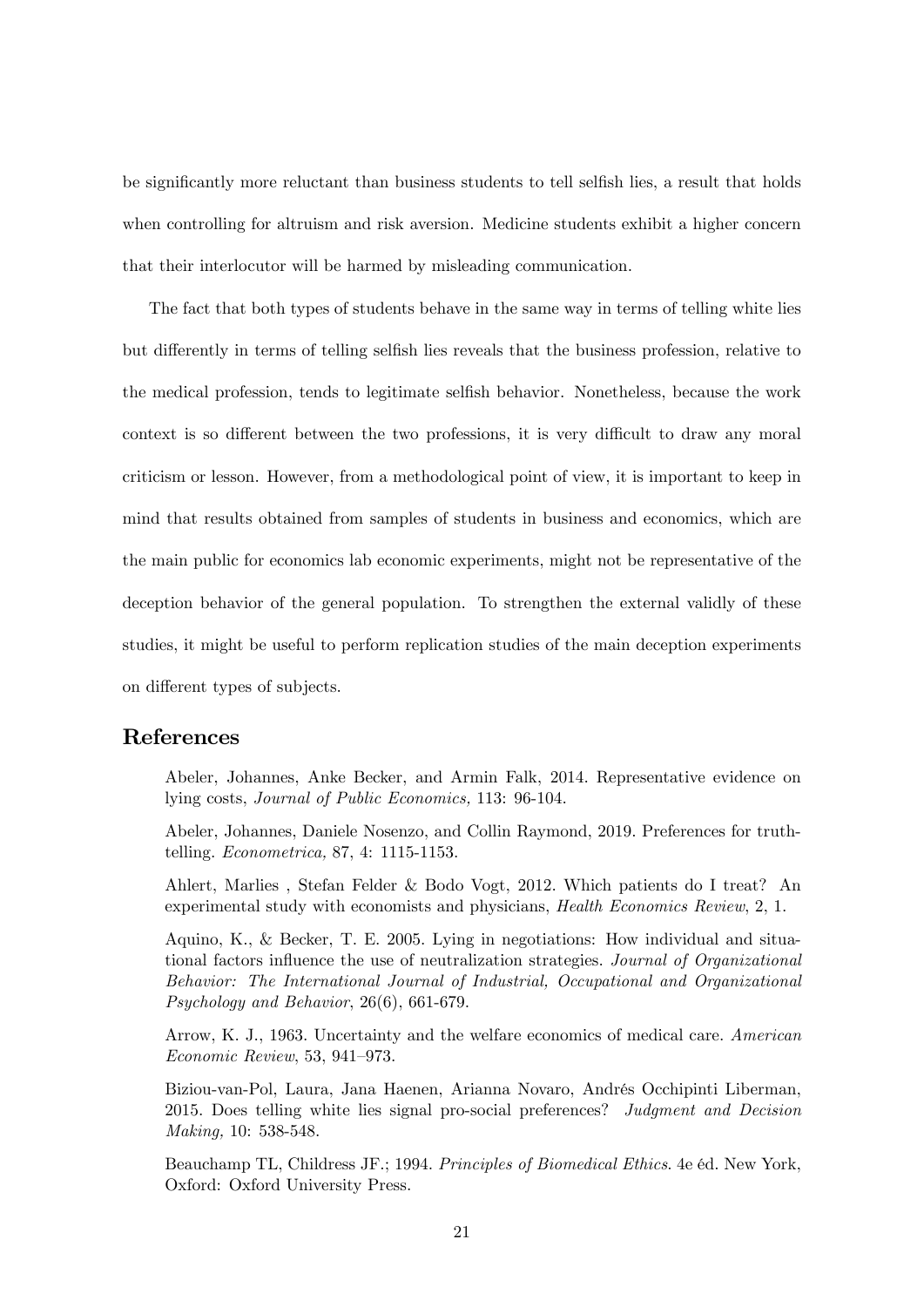Beauchamp, Jonathan P., David Cesarini, and Magnus Johannesson. 2017, The psychometric and empirical properties of measures of risk preferences. Journal of Risk and Uncertainty 54.3: 203-237.

Brosig-Koch, J., Hennig-Schmidt, H., Kairies-Schwarz, N., & Wiesen, D. (2017). The effects of introducing mixed payment systems for physicians: Experimental evidence. Health Economics, 26(2), 243-262.

Brock, J. Michelle, Andreas Lange, and Kenneth L. Leonard, 2016. Generosity and prosocial behavior in healthcare provision evidence from the laboratory and field, Journal of Human Resources 51, 1: 133-162.

Cappelen, Alexander W., Erik  $\emptyset$ . Sørensen, and Bertil Tungodden, 2013. When do we lie?. Journal of Economic Behavior and Organization, 93: 258-265.

Capraro, Valerio, 2018. Gender differences in lying in sender-receiver games: A metaanalysis. Judgment and Decision Making, 13, 4, 345-355.

Chelliah, John, and Yogita Swamy. 2018, Deception and lies in business strategy. Journal of Business Strategy, 39, 6: 36-42.

Cox, J. C., Green, E., & Hennig-Schmidt, H. (2016). Experimental and behavioral economics of healthcare. Journal of Economic Behavior and Organization, 131, A1-A4. https://doi.org/10.1016/j.jebo.2016.10.011.

Conrads, J., Irlenbusch, B., Rilke, R. M. and Walmowitz, G. 2013. Lying and team incentives, *Journal of Economic Psychology*, 34:  $1-7$ .

Crawford, Vincent P., and Joel Sobel, 1982. Strategic information transmission, Econometrica, 50, 6 1431-1451.

Crosetto, Paolo, and Antonio Filippin. 2016, A theoretical and experimental appraisal of four risk elicitation methods. Experimental Economics 19.3: 613-641.

Docan-Morgan, T. 2019, (Ed.), The Palgrave Handbook of Deceptive Communication, Palgrave Macmilan.

Dohmen, Thomas, Armin Falk, David Huffman, Uwe Sunde, Jürgen Schupp and Gert G. Wagner, 2011. Individual risk attitudes: Measurement, determinants, and behavioral consequences. Journal of the European Economic Association, 9, 3: 522-550.

Dreber, A. and Johannesson, M., 2008. Gender differences in deception, *Economics* Letters, 99  $(1)$ : 197-199.

Erat, Sanjiv, and Uri Gneezy, 2012. White lies. Management Science 58, 4: 723-733.

Ellis, Randall P., and Thomas G. McGuire, 1986. Provider behavior under prospective reimbursement: Cost sharing and supply, Journal of Health Economics 5.2: 129-151.

Fischbacher, Urs, and Franziska Föllmi-Heusi. 2013, Lies in disguise an experimental study on cheating, Journal of the European Economic Association, 11, 3: 525-547.

Fehr, Ernst, and Klaus M. Schmidt, 1999. A theory of fairness, competition, and cooperation. Quarterly Journal of Economics 114, 3: 817-868.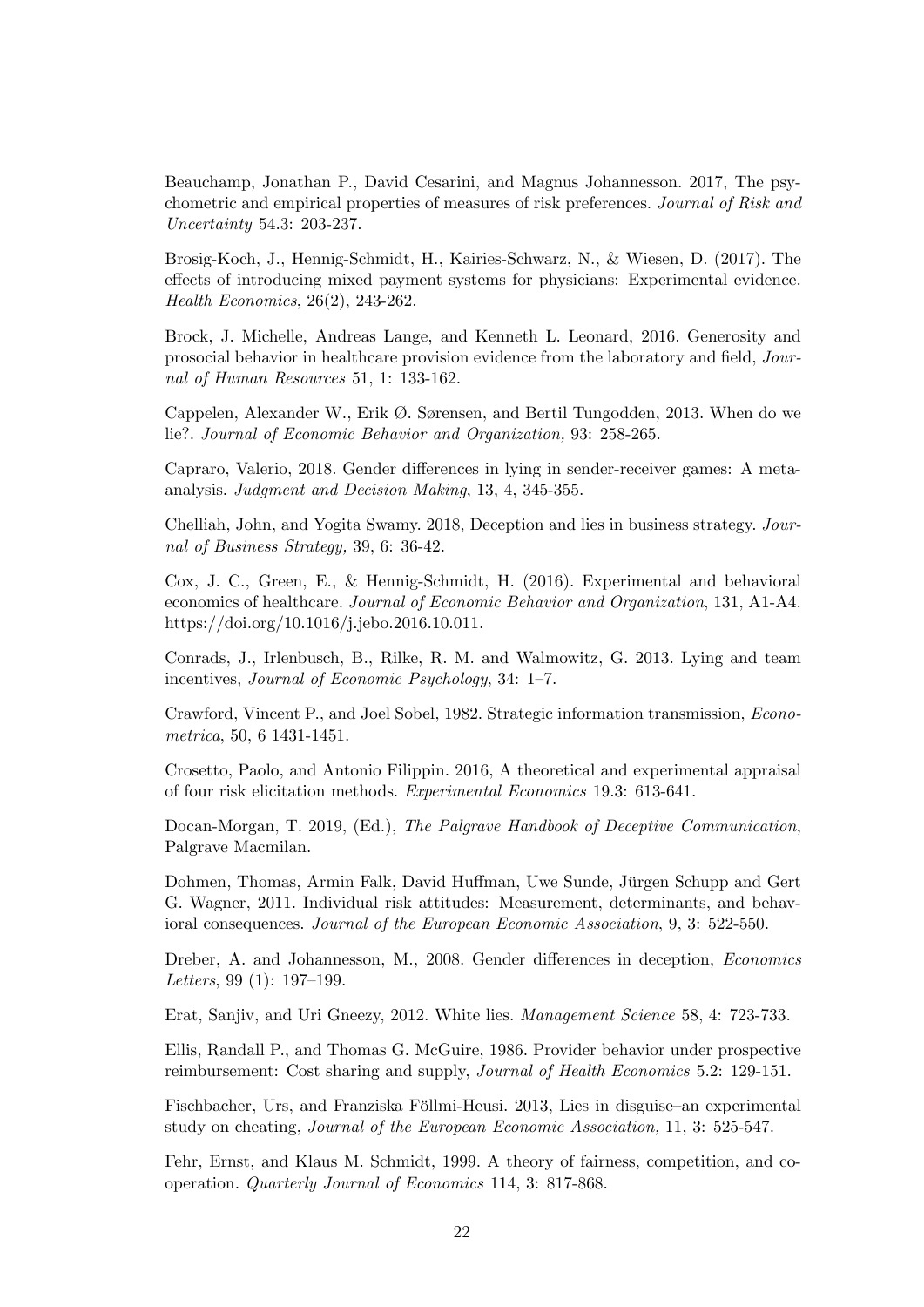Galizzi, Matteo M. and Daniel Wiesen, 2018, Behavioral experiments in health economics, Oxford Research Encyclopedia; Economics and Finance, Online at: DOI: 10.1093/acrefore/9780190625979.013.244

Gill, D., Prowse, V. and Vlassopoumos, M. 2013. Cheating in the workplace: An experimental study of the impact of bonuses and productivity, Journal of Economic Behavior  $\mathcal B$  Organization, 96 (1): 120-134.

Gneezy, Uri, 2005. Deception: The role of consequences. American Economic Review 95, 1: 384-394.

Godager, Geir, and Daniel Wiesen, 2013. Profit or patients' health benefit? Exploring the heterogeneity in physician altruism. Journal of Health Economics, 32, 6: 1105-1116.

Hayek, Friedrich, 1945. The use of knowledge in society, American Economic Review,  $35(4): 519-530.$ 

Henning-Schmidt, Heike and Jürges, Hendrik and Wiesen, Daniel, 2018, Dishonesty in healthcare practice: A behavioral experiment on upcoding in neonatology. Available at  $SSRN:$  ssrn.com/abstract=3152298 or http://dx.doi.org/10.2139/ssrn.3152298.

Hennig-Schmidt, Heike, Reinhard Selten, and Daniel Wiesen, 2011. How payment systems affect physicians' provision behaviour-an experimental investigation. Journal of Health Economics 30.4: 637-646.

Hoerni, Bernard, 2003, L'éthique médicale. Principales évolutions au fil des siècles, Histoire des Science MÈdicale, vol. 37 (3).

Holland, J. L. (1985). *Making vocational choices: A theory of careers.* Englewood Cliffs, NJ: Prentice-Hall.

Jacobsen, Catrine, Toke Reinholt Fosgaard, and David Pascual-Ezama, 2018. Why do we lie? A practical guide to the dishonesty literature. Journal of Economic Surveys, 32, 2: 357-387.

Kleinknecht, Janina, 2019, A man of his word? An experiment on gender differences in promise keeping, Journal of Economic Behavior & Organization, 168: 251-268

Kesternich, Iris, Heiner Schumacher, and Joachim Winter, 2015, Professional norms and physician behavior: homo oeconomicus or homo hippocraticus?, Journal of Public Economics, 131: 1-11.

Knight Frank H, 1923, The ethics of competition, Quarterly Journal of Economics, 37, 4: 579-624,

Li, Jing, William H. Dow, and Shachar Kariv, 2017. Social preferences of future physicians. Proceedings of the National Academy of Sciences 114, 48: E10291-E10300.

LÛpez-PÈrez R., E. Spiegelman, 2019. Do economists lie more?, In: A. Bucciol and N. Montinari (Eds.), Dishonesty in Behavioral Economics: 143-162.

Mata, R., Frey, R., Richter, D., Schupp, J., and Hertwig, R., 2018. Risk preference: A view from psychology. Journal of Economic Perspectives, 32 (2), 155-72.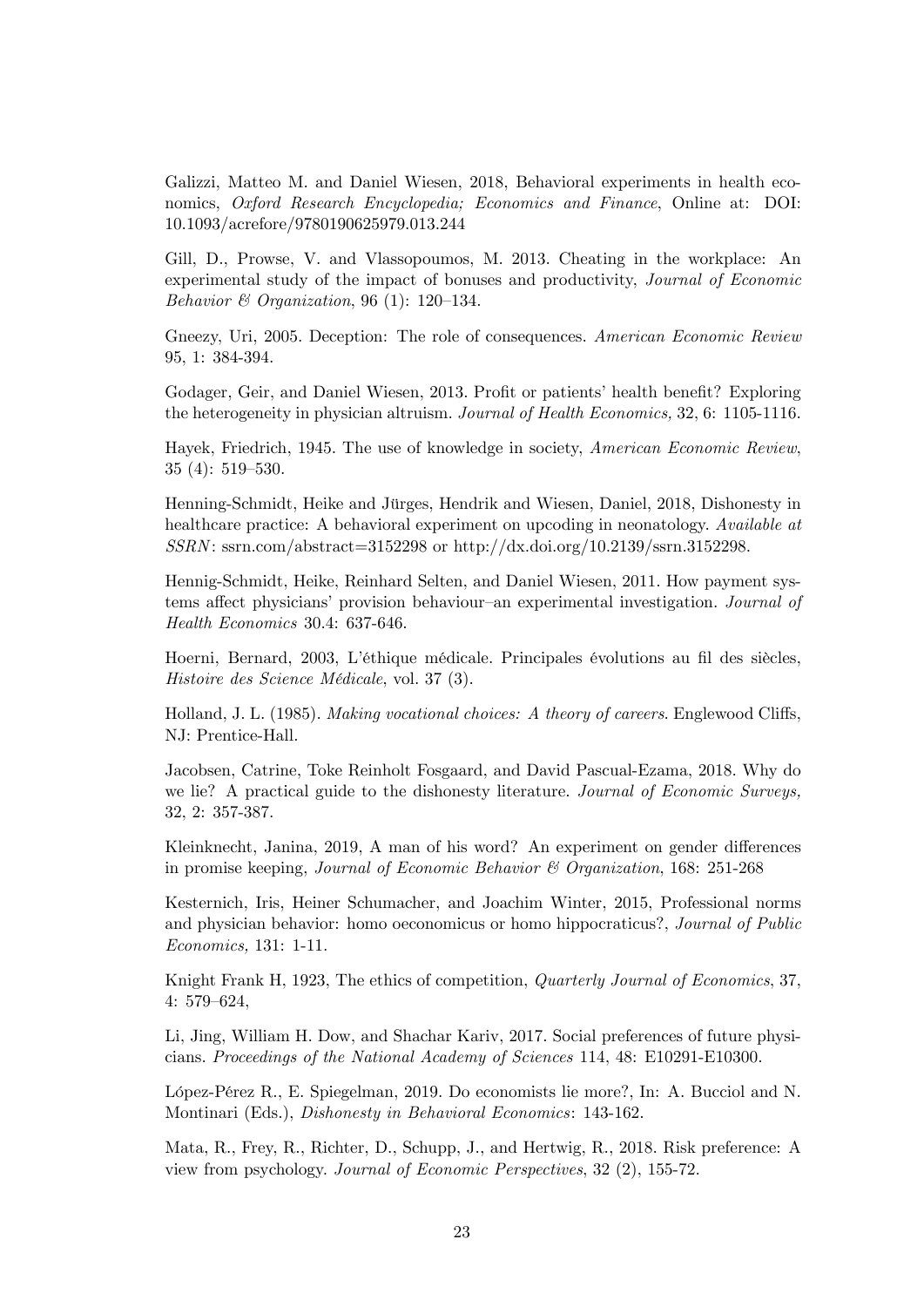Mazar, Nina, On Amir, and Dan Ariely, 2008. The dishonesty of honest people: A theory of self-concept maintenance. Journal of Marketing Research, 45, 6: 633-644.

Peter Martinsson and Emil Persson, 2019. Physician behavior and conditional altruism: the effects of payment system and uncertain health benefit, *Theory and Decision*, 87,  $3: 365 - 387.$ 

McCabe, Donald L., and Linda Klebe Trevino, 1995. Cheating among business students: A challenge for business leaders and educators. Journal of Management Education 19.2: 205-218.

McCabe, Donald L., Janet M. Dukerich, and Jane E. Dutton, 1994. The effects of professional education on values and the resolution of ethical dilemmas: Business school vs. law school students. Journal of Business Ethics 13 9: 693-700.

Racko, Girts, Karoline Strauss and Brendan Burchell, 2017, Economics education and value change: The role of program-normative homogeneity and peer influence,  $Academy$ of Management Learning & Education, 16, 3.

Rosenbaum, Stephen Mark, Stephan Billinger, and Nils Stieglitz, 2014. Let's be honest: A review of experimental evidence of honesty and truth-telling, Journal of Economic Psychology 45: 181-196.

Schweitzer, Maurice E. and RachelCroson, 1999. Curtailing deception: The impact of direct questions on lies and omissions, *International Journal of Conflict Management*, 1999; 10, 3.

Searight H. Russell and Taylor Meredith, 2019. Physician deception and telling the truth about medical "bad news": History, ethical perspectives, and cultural issues, In: T. Docan-Morgan (Ed.), The Palgrave Handbook of Deceptive Communication, pp. 647-672.

Spiegelman, Eli 2020. What are we really teaching them? Testing the socialization of a maximizing mindset, mimeo, Burgundy School of Busieness.

Sutter, Matthias, 2009. Deception through telling the truth?! Experimental evidence from individuals and teams, Economic Journal, 119, 534: 47-60.

Vansteenkiste, M., Duriez, B., Simons, J., & Soenens, B. (2006). Materialistic values and well-being among business students: Further evidence of their detrimental effect, Journal of Applied Social Psychology, 36 (12), 2892-2908.

Vranceanu, R. and Dubart, D., 2019. Deceitful communication in a sender-receiver experiment: Does everyone have a price?. Journal of Behavioral and Experimental Economics, 79, 43-52.

Von Mises, Ludvig, 1949. Human Action: A Treatise on Economics, vol.2, Yale University Press.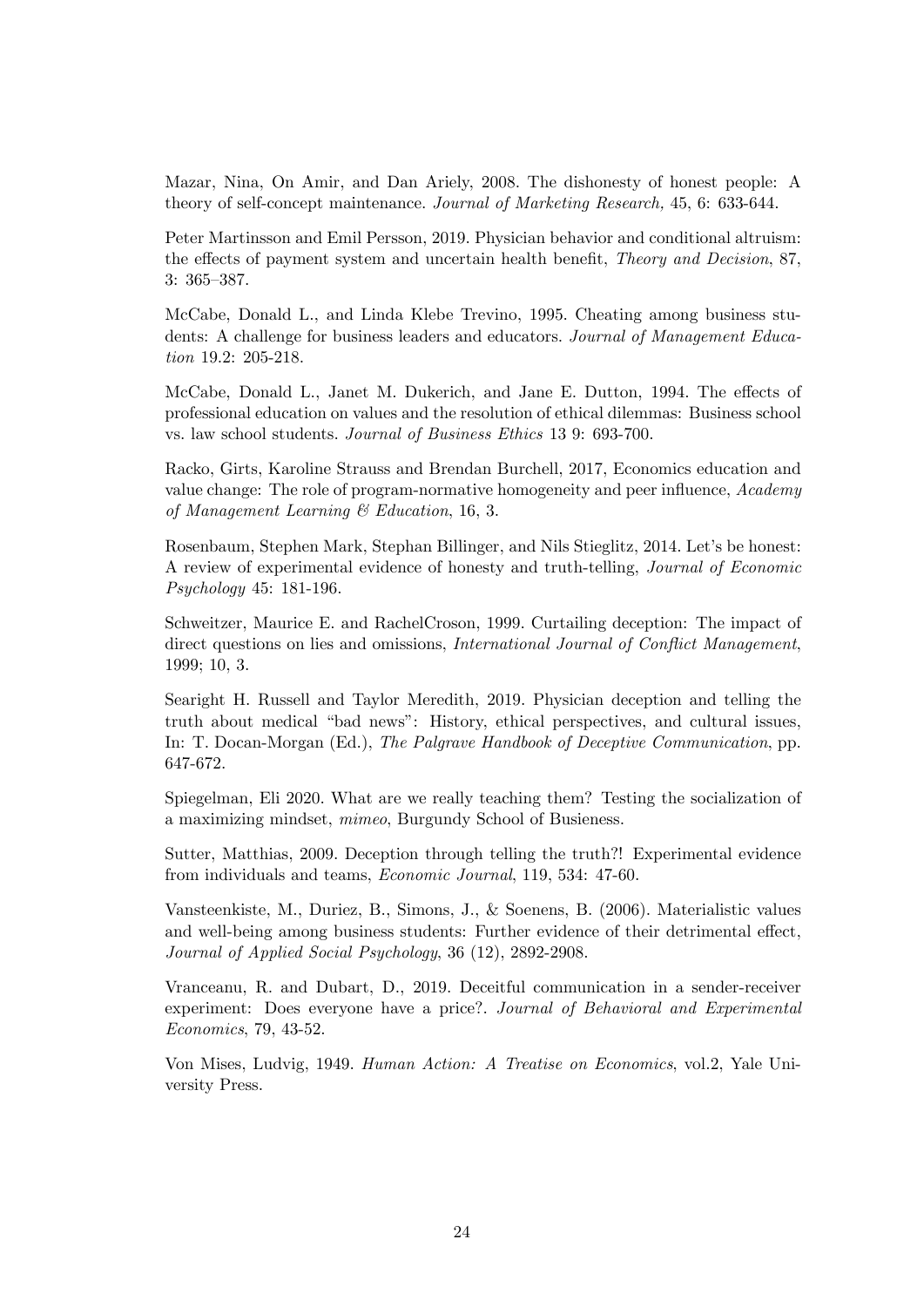# A Appendix

|                  | Age         | Altruism $(0-1)$                | Risk tolerance to $(0-1)$ |
|------------------|-------------|---------------------------------|---------------------------|
| Male $(N=146)$   | 19.3(0.27)  | 0.80(0.03)                      | 0.64(0.02)                |
| Female $(N=188)$ | 19.0(0.12)  | 0.82(0.02)                      | 0.54(0.01)                |
| Total $(N=334)$  | 19.15(0.13) | $\vert 0.81 \vert (0.02) \vert$ | 0.58(0.01)                |

# A.1 Additional data: gender comparison

Table 9: Personal characteristics by gender. (std.err)

No differences in altruism:  $p=0.36$ ; Difference in tolerance to risk :  $p=0.00$ .

|               | Males     | Females   | (p-val; two tailed) |
|---------------|-----------|-----------|---------------------|
|               | $(N=146)$ | $(N=188)$ | diff. between $M/F$ |
| 1. $T[-1,10]$ | 42\%      | 34\%      | (0.15)              |
| 2. $T[1,10]$  | 67\%      | 66\%      | (0.83)              |
| 3. $T[10,10]$ | 73%       | 80%       | (0.16)              |
| 4. $T[1,-5]$  | 36\%      | 38\%      | (0.71)              |
| 5. $T[10,-5]$ | 60%       | 63%       | (0.64)              |

Table 10: Frequency of liars by lie and gender

# A.2 Probit models

Changes in the frequency of lying by type of lie

|               | Medicine students |                                 | Business students                                                                          |                   |  |
|---------------|-------------------|---------------------------------|--------------------------------------------------------------------------------------------|-------------------|--|
|               | Model 1           | Model 2                         | Model 1                                                                                    | Model 2           |  |
| T[1,10]       | $0.805***(0.12)$  | $\overline{0.810}$ *** $(0.12)$ | $\overline{0.699}$ *** (0.13)                                                              | $0.725***$ (0.13) |  |
| T[10,10]      | $1.181***(0.15)$  | $1.189***(0.15)$                | $0.926***(0.15)$                                                                           | $0.954***(0.15)$  |  |
| $T[1,-5]$     | $-0.279*(0.14)$   | $-0.282**$ (0.14                | $0.255*(0.14)$                                                                             | $0.259*(0.14)$    |  |
| $T[10,-5]$    | $0.398***(0.12)$  | $0.400***$ (0012)               | $0.869***$ (0.14)                                                                          | $0.877***$ (0.14) |  |
| Female $(=1)$ | 0.019(0.14)       | 0.036(0.14)                     | 0.135(0.12)                                                                                | 0.183(0.13)       |  |
| Age           | $-0.004(0.02)$    | $-0.006(0.02)$                  | $-0.030(0.01)$                                                                             | $-0.028(0.04)$    |  |
| Risk tol.     |                   | 0.422(0.28)                     |                                                                                            | 0.445(0.037)      |  |
| Altruism      |                   | $-0.268(0.20)$                  |                                                                                            | $-01.16(0.23)$    |  |
| Constant      | $-0285(0.48)$     | $-0.258(0.49)$                  | 0.210(0.76)                                                                                | $-0.013(1.01)$    |  |
| N             | 865               | 865                             | 799                                                                                        | 794               |  |
|               |                   |                                 | Legend: ** significant at $5\%$ ; *** significant at $1\%$ . Std. err. within parentheses. |                   |  |

Table 11: Lies and incentives by profile

Marginal effects of various factors in explaining the probability to lie.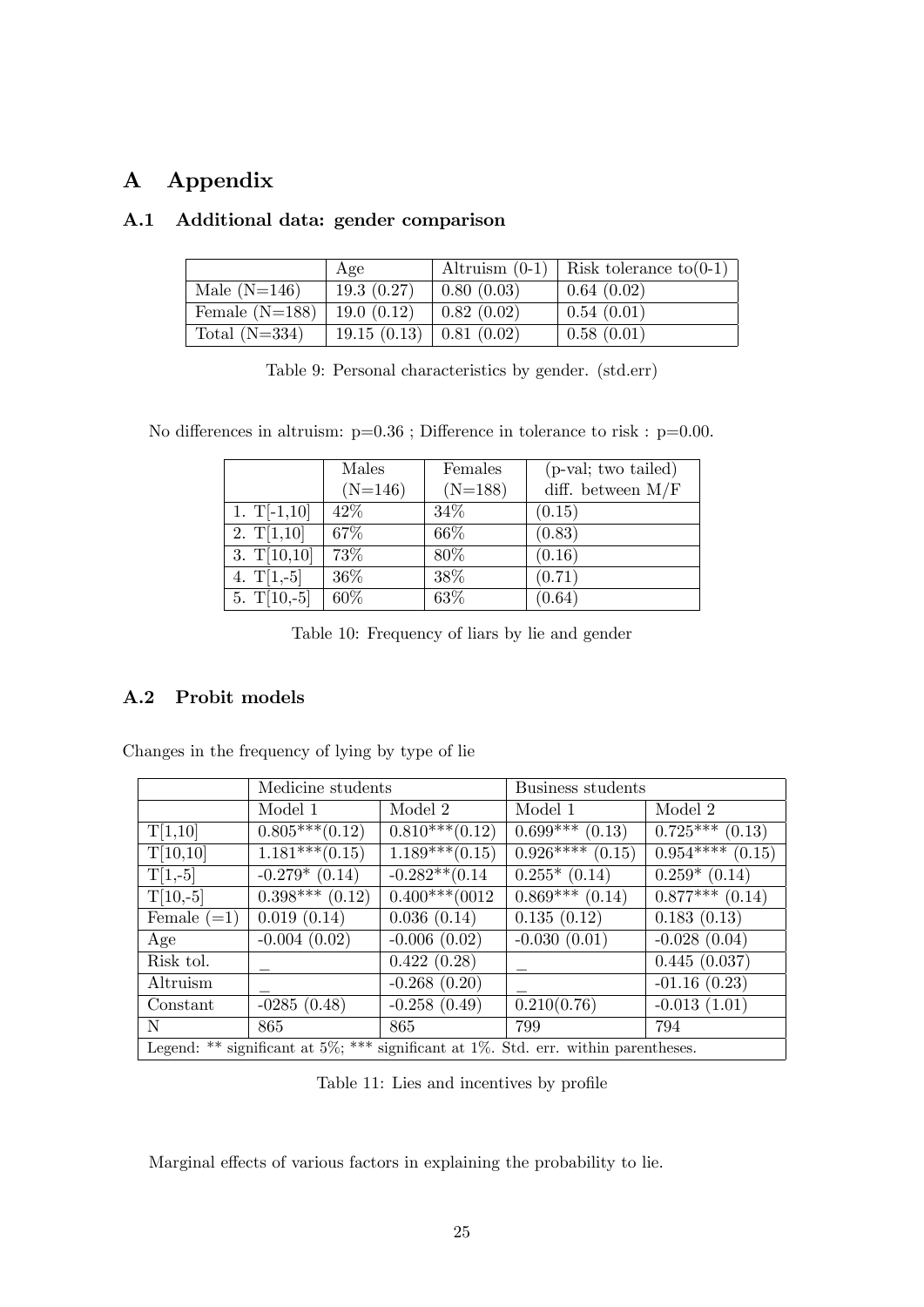|                                                                                               | $T[-1,10]$     | T[1,10]                 | T[10,10]            | $T[1,-5]$                    | $T[10,-5]$         |
|-----------------------------------------------------------------------------------------------|----------------|-------------------------|---------------------|------------------------------|--------------------|
| Age                                                                                           | $-0.001(0.00)$ | $\sqrt{0.010***(0.00)}$ | $-0.010***(0.00)$   | $-0.008**$ (0.00)            | $-0.003(0.00)$     |
| Altruism                                                                                      | 0.003(0.09)    | $-0.022(0.09)$          | $-0.017(0.04)$      | $-0.138*(0.07)$              | $-0.181**$ (0.07)  |
| Tol. to risk                                                                                  | 0.197(0.13)    | $\sqrt{0.245***(0.04)}$ | 0.091(0.07)         | 0.135(0.12)                  | 0.108(0.16)        |
| Female $(=1)$                                                                                 | $-0.063(0.11)$ | 0.006(0.04)             | 0.049(0.04)         | $\overline{0.106***}$ (0.03) | $0.103**$ (0.05)   |
| Med. stud. $(=1)$                                                                             | 0.021(0.05)    | 0.025(0.02)             | $0.067***$ $(0.03)$ | $-0.210***$ (0.01)           | $-0.197***$ (0.03) |
| $\mathbf N$                                                                                   | 332            | 331                     | 332                 | 332                          | 332                |
| $Pseudo-R2$                                                                                   | 0.01           | 0.01                    | 0.012               | 0.06                         | 0.05               |
| Legend: ** significant at $5\%$ ; ***<br>significant at $1\%$ . Std. err. within parentheses. |                |                         |                     |                              |                    |

Table 12: Determinants of lying by type of lie. Probit models

### A.3 Instructions for the Sender

### Introduction.

Welcome to this short experiment. Data collected will help us understanding a decision problem.

Please read these instructions carefully. You may earn a considerable sum of money, depending on the decisions you make in the experiment. The amounts in euro are presented here below. At the end we'll chose one in 20 participants and pay them in cash at the end of the experiment (no later than 2 weeks from now on).

You will be matched at random with another participant that will take his/her decision in a second stage. The other subject is a student in a different higher education institution. His/her identity will not be revealed to you, and you will not know who he/she is. All answers will be traded with the highest degree of privacy.

At the end of the form there is a 4 digit ticket. The number was generated at random. Please keep it, the ticket will help us call the subjects for the payment in this same room, after two weeks. The payment is executed in cash, and privately.

From now on, please stay focus and don't talk to each other.

#### The main task

Before starting this experiment, we have rolled a 6-sided die, and obtained the outcome 2.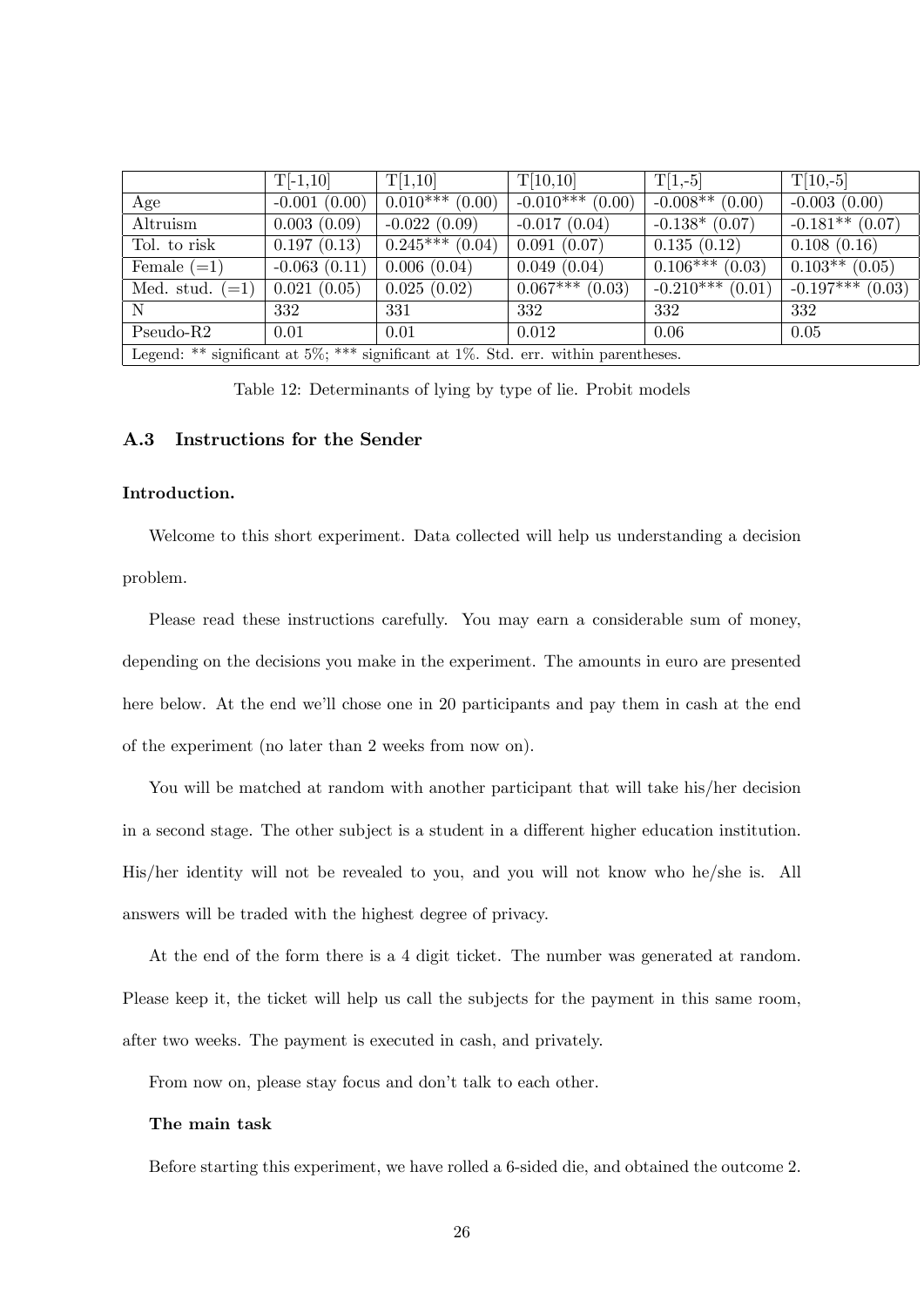The other participant will not be informed that the outcome of the die roll was 2. However, he or she will be told that you have been informed about the outcome of the die roll. There are five different payment possibilities. Only you will be informed of the particular monetary values in each payment option. The other participant will not be informed of these monetary values. However, he or she will be told that you have been informed of these monetary values.

At the end of the experiment, we will choose one of these payment possibilities at random for actual payment.

For each of the payment possibilities, we now ask you to send a message to the other participant. The message will correspond to a number from 1 to 6. There are six possible messages:

Message 1: "The outcome from the roll of the 6-sided die is  $1$ ."

Message 2: "The outcome from the roll of the 6-sided die is 2."

Message 3: "The outcome from the roll of the 6-sided die is  $3$ ."

Message 4: "The outcome from the roll of the 6-sided die is 4."

Message 5: "The outcome from the roll of the 6-sided die is 5."

Message 6: "The outcome from the roll of the 6-sided die is  $6$ ."

Your message will be shown to the other participant, and then he or she will be asked to choose a number between 1 and 6.

The choice of the number by the other participant will determine the payments in the experiment.

Payment possibility #1

 If he or she chooses the actual outcome of the roll of the dice, 2, then you will receive \$20 and he or she will receive \$20.

If he or she chooses a number different than the actual outcome, you will receive \$19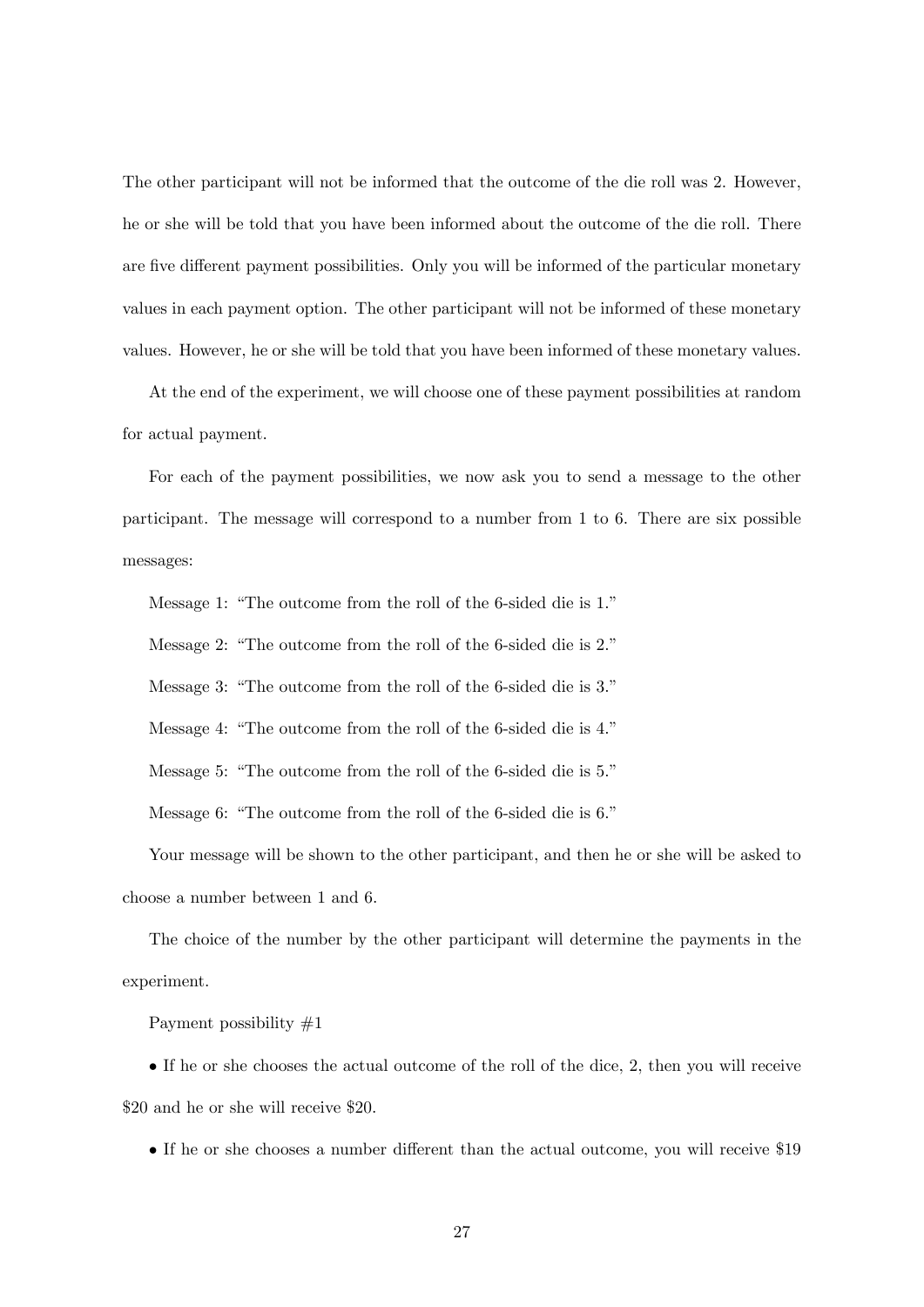and he or she will receive \$30.

The message I will send in this payment option is

"The outcome from the roll of the 6-sided die is  $\frac{1}{1}$ 

(Please fill in a number from 1 to 6.)

Payment possibility #2

 If he or she chooses the actual outcome of the roll of the dice, 2, then you will receive \$20 and he or she will receive \$20.

 $\bullet$  If he or she chooses a number different than the actual outcome, you will receive \$21 and he or she will receive \$30

The message I will send in this payment option is

"The outcome from the roll of the 6-sided die is  $\frac{1}{1}$ "

(Please fill in a number from 1 to 6.)

Payment possibility #3

 If he or she chooses the actual outcome of the roll of the dice, two, then you will receive \$20 and he or she will receive \$20.

If he or she chooses a number different than the actual outcome, you will receive \$30 and he or she will receive \$30.

The message I will send in this payment option is

"The outcome from the roll of the 6-sided die is  $\frac{1}{1-\frac{1}{1-\frac{1}{1-\frac{1}{1-\frac{1}{1-\frac{1}{1-\frac{1}{1-\frac{1}{1-\frac{1}{1-\frac{1}{1-\frac{1}{1-\frac{1}{1-\frac{1}{1-\frac{1}{1-\frac{1}{1-\frac{1}{1-\frac{1}{1-\frac{1}{1-\frac{1}{1-\frac{1}{1-\frac{1}{1-\frac{1}{1-\frac{1}{1-\frac{1}{1-\frac{1}{1-\frac{1}{1-\frac{1}{1-\frac{1}{1-\frac{$ 

(Please fill in a number from 1 to 6.)

Payment possibility #4

 If he or she chooses the actual outcome of the roll of the dice, 2, then you will receive \$20 and he or she will receive \$20.

• If he or she chooses a number different than the actual outcome, you will receive \$21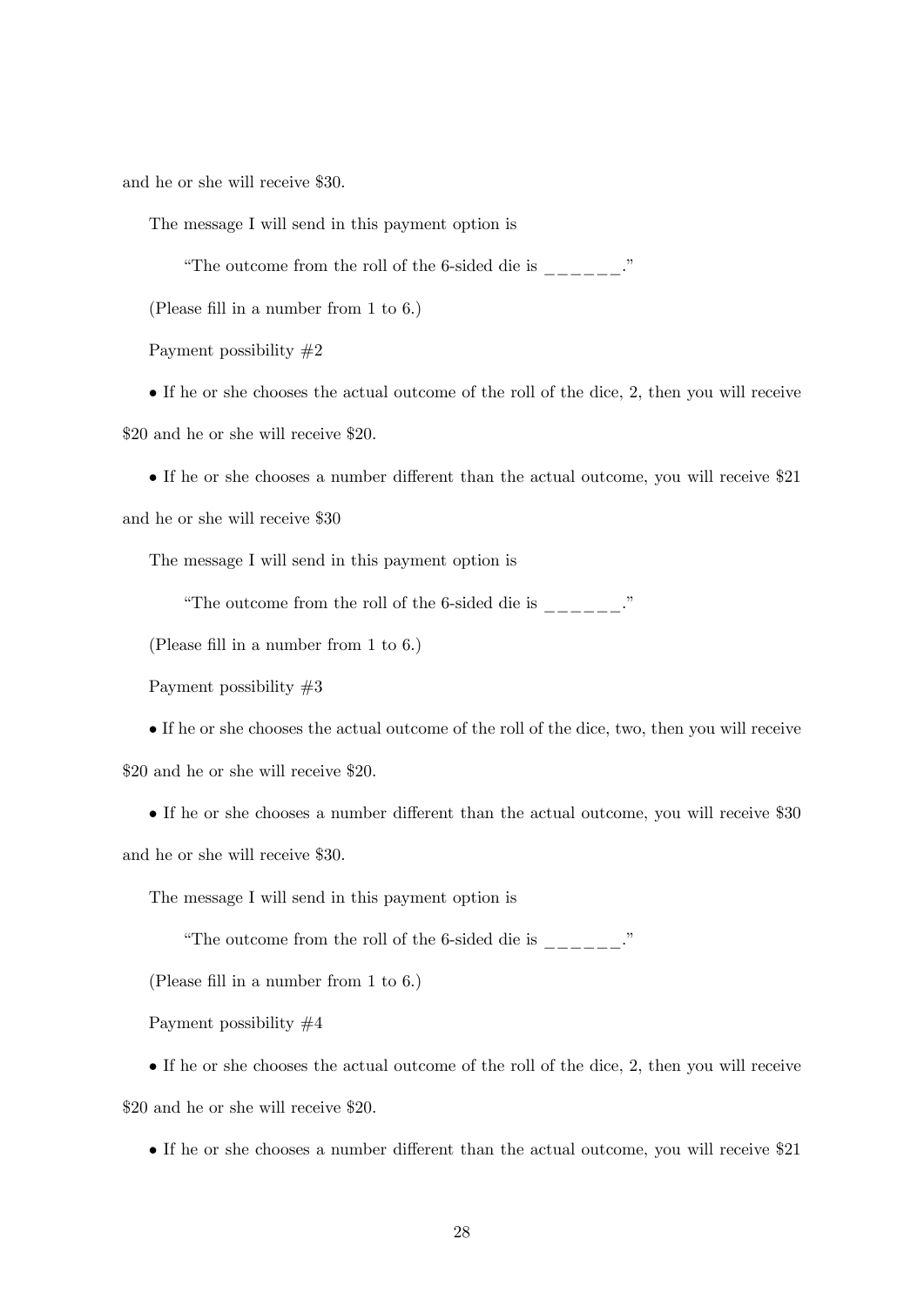and he or she will receive \$15.

The message I will send in this payment option is

"The outcome from the roll of the 6-sided die is  $\frac{1}{2}$ 

(Please fill in a number from 1 to 6.)

Payment possibility #5

 If he or she chooses the actual outcome of the roll of the dice, 2, then you will receive \$20 and he or she will receive \$20.

• If he or she chooses a number different than the actual outcome, you will receive \$30 and he or she will receive \$15

The message I will send in this payment option is

"The outcome from the roll of the 6-sided die is  $\frac{1}{1-\frac{1}{1-\frac{1}{1-\frac{1}{1-\frac{1}{1-\frac{1}{1-\frac{1}{1-\frac{1}{1-\frac{1}{1-\frac{1}{1-\frac{1}{1-\frac{1}{1-\frac{1}{1-\frac{1}{1-\frac{1}{1-\frac{1}{1-\frac{1}{1-\frac{1}{1-\frac{1}{1-\frac{1}{1-\frac{1}{1-\frac{1}{1-\frac{1}{1-\frac{1}{1-\frac{1}{1-\frac{1}{1-\frac{1}{1-\frac{1}{1-\frac{$ 

#### Complementary tasks

The main task is over now, you can move to the complementary tasks. You have received a sealed envelope. You can open it now and read the additional instructions.

Please indicate us: your gender M/F

Please indicate us: your age

Thinking of yourself, do you think you are fully prepared to take risks? Answer on this scale, from 0: "not at all", to 10: "fully prepared".

0 1 2 3 4 5 6 7 8 9 10.

This last task is completely unrelated to the previous tasks.

If you one of those chosen for payment, you obtained 10 more euros. You can chose to share it with a charity, to be selected at random from the list of these 10 charities. We will transfer the funds at the end of the experiment.

Les Restos du Cœur